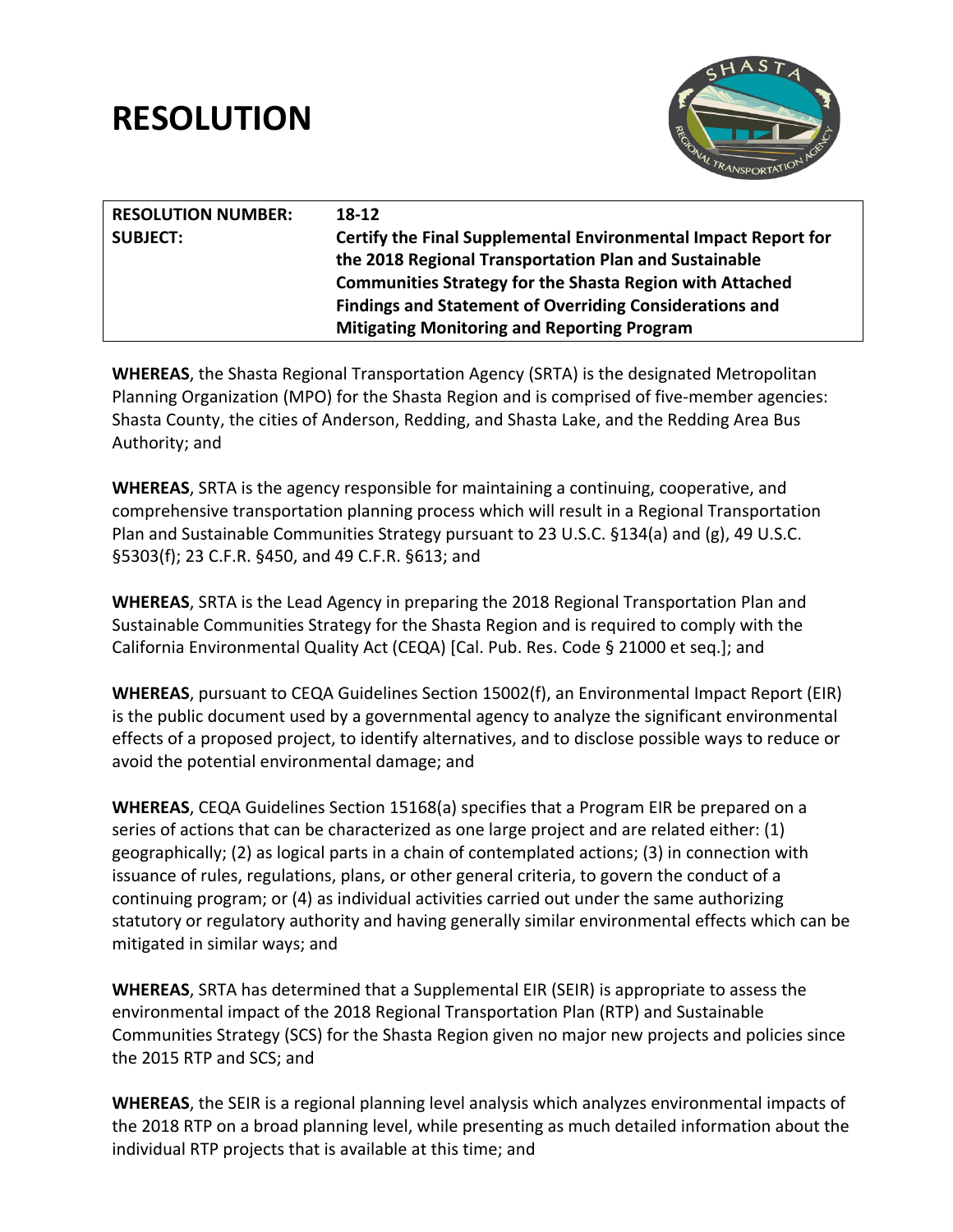**WHEREAS**, project-specific impacts of the individual RTP project should be analyzed in detail by the implementing agencies as the individual projects are designed, engineered, and considered for approval at a later date; and

**WHEREAS**, pursuant to CEQA Guidelines Section 15086, SRTA consulted with and requested comments on the Draft SEIR from responsible agencies, trustee agencies with resources affected by the project; and other state, federal, and local agencies which exercise authority over resources which may be affected by the RTP; and

**WHEREAS**, SRTA circulated a Notice of Preparation (NOP) of an EIR for the proposed project on February 6, 2018, to trustee and responsible agencies, the State Clearinghouse, and the public; and

**WHEREAS**, a scoping meeting was held on February 28, 2018, at 3:30 PM at SRTA offices to solicit concerns and issues relative to the RTP; and

**WHEREAS**, concerns raised in response to the NOP were considered during preparation of the Draft SEIR; and

**WHEREAS**, SRTA published a public notice of availability (NOA) for the Draft Program EIR on June 8, 2018, inviting comments from the general public, agencies, organizations, and other interested parties; and

**WHEREAS**, the Draft Program EIR was available for public review from June 8 through August 3, 2018; and

**WHEREAS**, pursuant to CEQA Guidelines Section 15088(a), SRTA, as the Lead Agency, must evaluate comments on significant environmental issues received from persons who review the Draft SEIR and must prepare a written response thereto; and

**WHEREAS**, SRTA received one comment letter from public agencies, regarding the Draft SEIR; and

**WHEREAS**, in accordance with CEQA Guidelines Section 15088, the Final SEIR responds to the written comments received; and

**WHEREAS**, the Final SEIR document and the Draft SEIR, as amended by the Final SEIR, constitute the Final SEIR; and

**WHEREAS**, when making the findings pursuant to CEQA Guidelines Section 15091(a)(1), the agency must also adopt a program for reporting on or monitoring the changes which have been either required in the project or made a condition of approval to avoid or substantially lessen significant effects, and which are fully enforceable through permit conditions, agreements, or other measures, as required by CEQA Guidelines Section 15091(d); and

**WHEREAS**, consistent with the requirements of the CEQA Guidelines, a Mitigation Monitoring and Reporting Program (MMRP) has been prepared to outline the procedures for implementing all mitigation measures identified in the EIR; and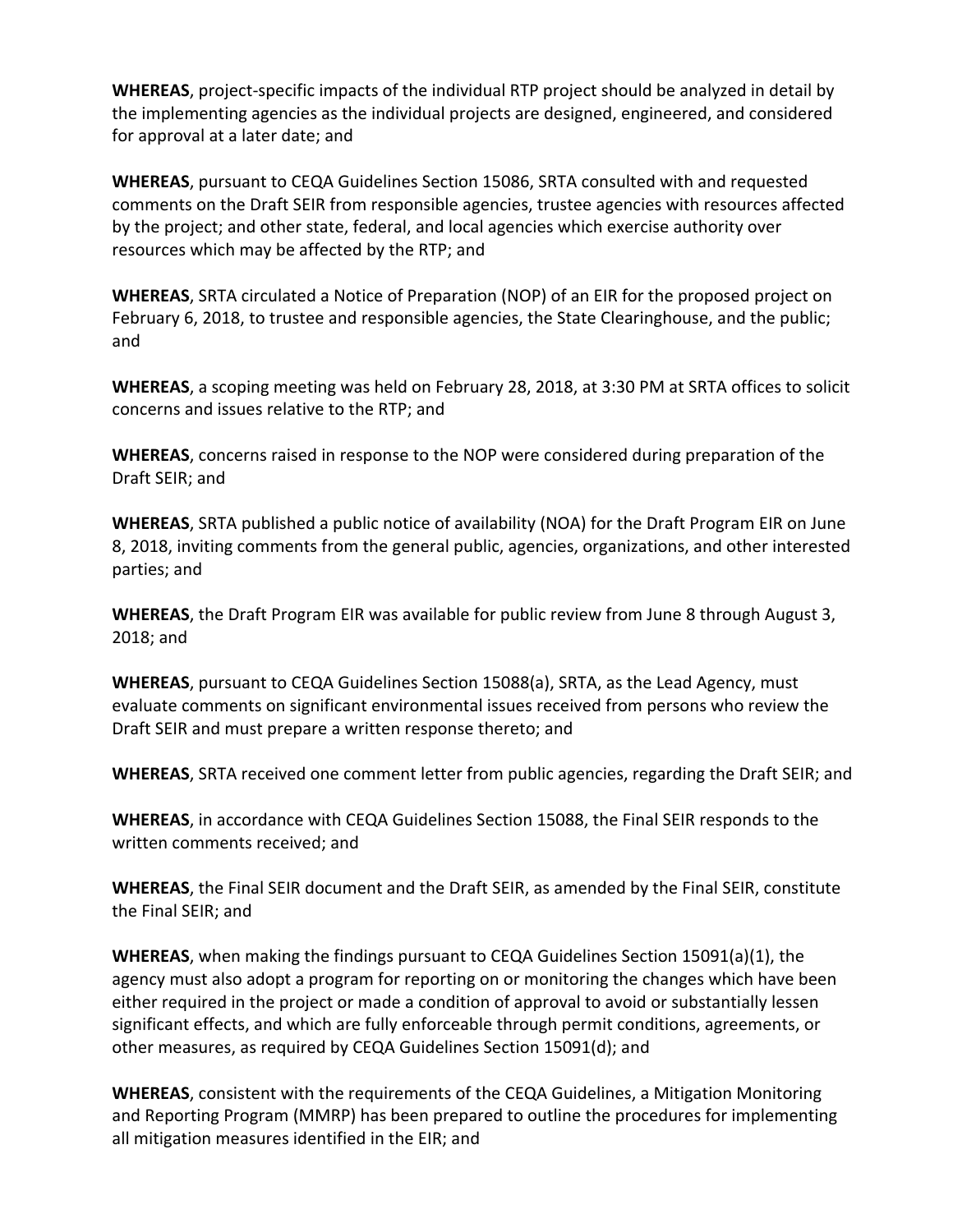WHEREAS, according to CEQA Guidelines Section 15093(b), where the decision of the public agency allows the occurrence of significant effects which are identified in the Final SEIR but are not avoided or substantially lessened, the agency must issue a Statement of Overriding Considerations setting forth the specific reasons to support its actions based on the Final Program EIR or other information in the record; and

WHEREAS, CEQA Guidelines Section 15093(c) provides that if an agency makes a statement of overriding considerations, the statement should be included in the record of the project approval and should be mentioned in the Notice of Determination.

#### NOW, THEREFORE, BE IT RESOLVED that:

1. Shasta Regional Transportation Agency (SRTA) finds as follows:

(a) The Final Supplemental Environmental Impact Report (SEIR) prepared for the 2018 Regional Transportation Plan (RTP) and Sustainable Communities Strategy (SCS) for the Shasta Region was completed in compliance with the California Environmental Quality Act; and

(b) The Final SEIR was presented to SRTA's decision-making body, the SRTA Board of Directors; and

(c) The SRTA Board of Directors has reviewed and considered information contained in the Final SEIR; and

(d) The Final SEIR reflects SRTA's independent judgment and analysis; and

(e) The Final SEIR consists of the Draft SEIR and the Final SEIR, which includes a Mitigation Monitoring and Reporting Program; and

- 2. Based on and incorporating all of the foregoing recitals and findings supported by substantial evidence in the record and set forth in the "Findings and Statement of Overriding Considerations," attached hereto and incorporated by reference, SRTA hereby certifies the Final SEIR for the 2018 RTP and adopts the Mitigation Monitoring and Reporting Program; and
- 3. SRTA hereby approves the 2018 Regional Transportation Plan and Sustainable Communities Strategy for the Shasta Region.

PASSED AND ADOPTED this 9th day of October 2018, by the Shasta Regional Transportation Agency.

Susie Baugh, Chair Shasta Regional Transportation Agency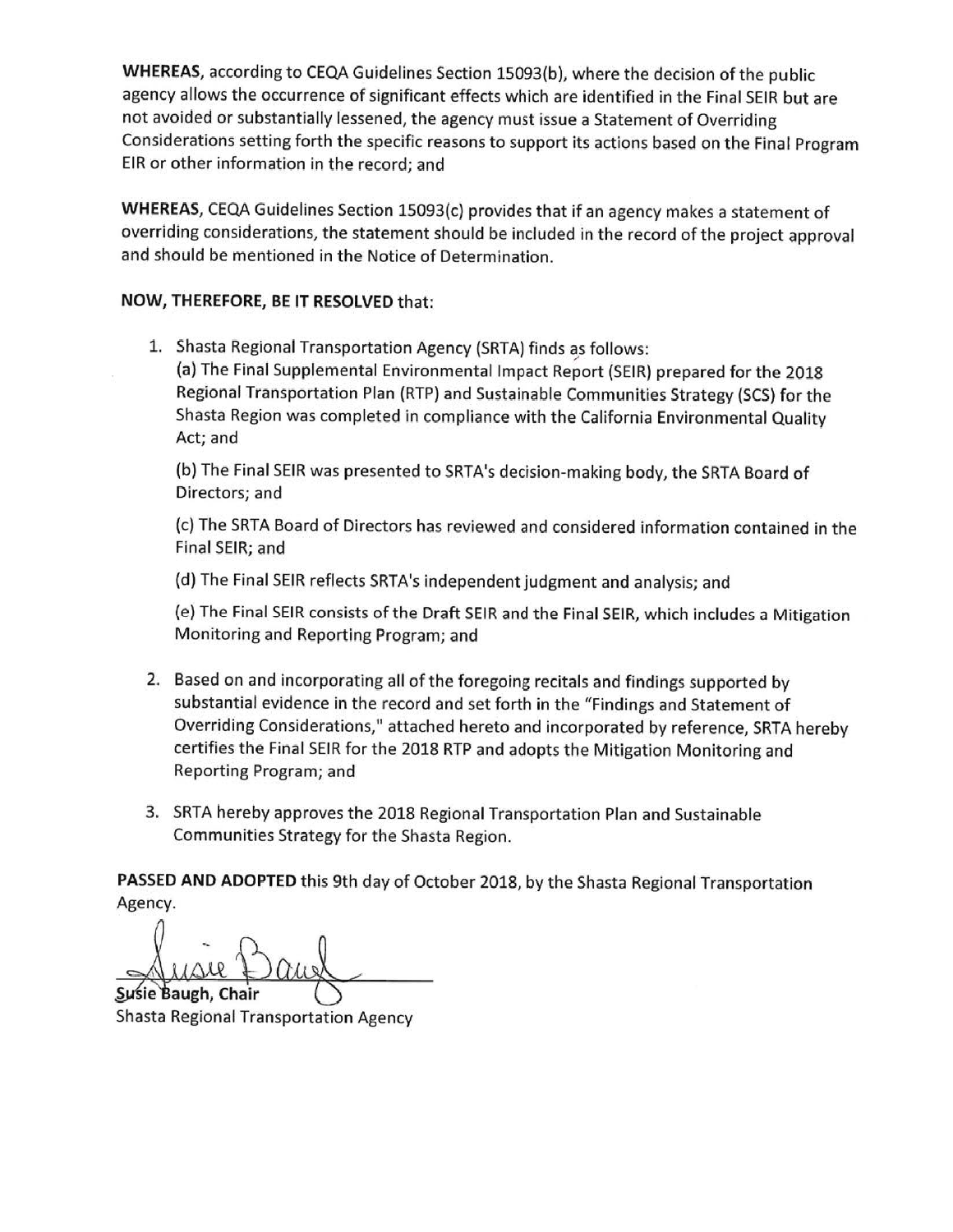#### **Resolution 18-12 Attachment:**

# **CEQA Findings of Fact, Statement of Overriding Considerations, and Mitigation Monitoring and Reporting Program for the Supplemental Environmental Impact Report (SEIR) for the 2015 Regional Transportation Plan and Sustainable Communities Strategy for the Shasta Region; State Clearinghouse No. 2014022018**

#### **III. FINDINGS FOR IMPACTS IDENTIFIED AS INSIGNIFICANT**

Public Resources Code § 21081 and CEQA Guidelines § 15091 do not require findings of fact for impacts that are less than significant. Under CEQA, no mitigation measures are required for impacts that are less than significant (CEQA Guidelines § 15126.4(a)(3)).

Section 4.0 of the Supplemental EIR and the Initial Study (Appendix A to the Supplemental EIR) explain why certain impacts (Less than Significant Environmental Factors) of the 2018 RTP/SCS were not found to be significant. These impacts are not discussed further in this Findings of Fact document, per CEQA Guidelines § 15091.

#### **IV. FINDINGS FOR IMPACTS IDENTIFIED AS SIGNIFICANT BUT MITIGABLE**

SRTA hereby finds that mitigation measures have been identified in the Supplemental EIR that will avoid or substantially lessen the following environmental impacts to a less than significant level. These findings are based on the discussion of impacts in the detailed issue area analyses in Section 4.0 of the Supplemental EIR and the Initial Study that is included as Appendix A to the Supplemental EIR, as well as relevant responses to comments in the Final Supplemental EIR. The significant impacts and the mitigation measures that will reduce them to a less than significant level are as follows.

#### **A. Aesthetics**

- **1. Impacts.** Proposed transportation improvement projects under the 2018 RTP/SCS, as well as the land use patterns envisioned by the 2018 RTP/SCS, may affect public views along eligible scenic corridors, adjacent landscaping, and other scenic routes considered to have high scenic qualities. Development of proposed transportation improvement projects under the 2018 RTP/SCS, as well as the land use patterns envisioned by the 2018 RTP/SCS, would contribute to the alteration of Shasta County's character from primarily rural (or semi-rural) to a somewhat smaller urban condition. This would be a significant but mitigable impact.
	- **a. Mitigation**  SRTA recommends that individual project lead agencies implement the following mitigation measures for applicable transportation projects, including but not limited to those projects identified under the 2018 RTP/SCS. These measures can and should be implemented for all projects developed pursuant to the 2018 RTP/SCS that would adversely affect scenic corridors or visual character and quality.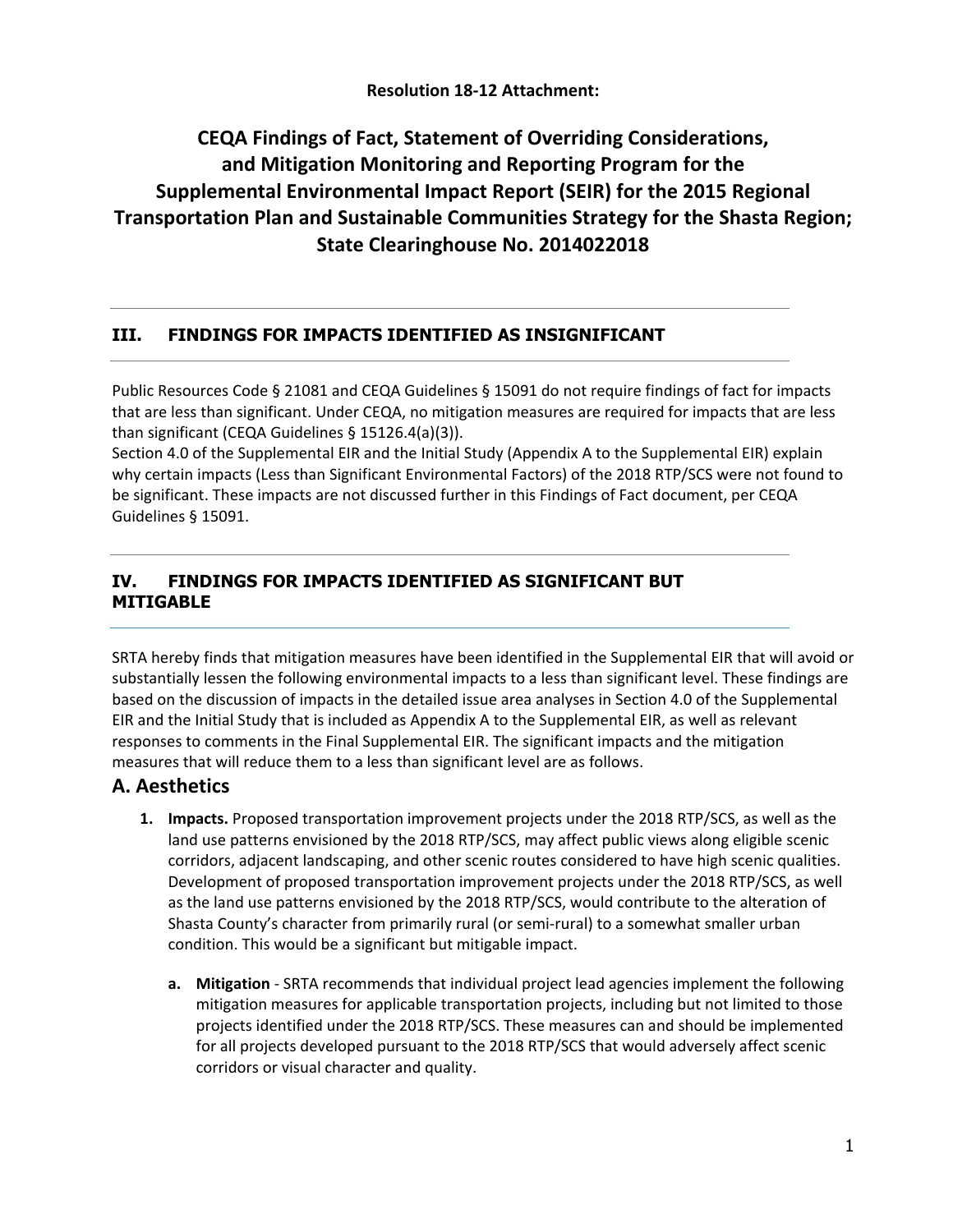**AES-1(a)** Where a particular 2018 RTP/SCS transportation improvement project affects adjacent landforms, the project sponsor shall ensure that recontouring provides a smooth and gradual transition between modified landforms and existing grade.

**AES-1(b)** The project sponsor shall ensure that landscaping is installed to restore natural features along corridors after widening, interchange modifications, realignment, or construction of ancillary facilities. Associated landscape materials and design shall enhance landform variation, provide erosion control, and blend with the natural setting. To ensure compliance with approved landscape plans, the implementing agency shall provide a performance security equal to the value of the landscaping/irrigation installation.

AES-1(c) The project sponsor shall ensure that a project in a scenic view corridor will have the minimum possible impact upon foliage, existing landscape architecture and natural scenic views, consistent with project goals.

**AES-1(d)** Potential noise impacts arising from increased traffic volumes associated with adjacent land development shall be preferentially mitigated through the use of setbacks and the acoustical design of adjacent proposed structures. The use of sound walls, or any other architectural features that could block views from the scenic highways or other view corridors, shall be discouraged to the extent possible. Where use of sound walls is found to be necessary, walls shall incorporate offsets, accents, and landscaping to prevent monotony. In addition, sound walls should be complementary in color and texture to surrounding natural features.

**AES-2(a)** Roadway extensions and widenings shall avoid the removal of existing mature trees to the extent possible. The loss of trees that are protected by local agencies shall be replaced at a minimum 2:1 basis and incorporated into the landscaping design for the roadway. The project sponsor of a particular 2018 RTP/SCS project shall ensure the continued vitality of replaced trees through periodic maintenance (see Mitigation Measure B-1(j) prescribed in Biological Resources.)

**AES-2(b)** Roadway lighting shall be minimized to the extent possible and shall not exceed the minimum height requirements of the local jurisdiction in which the project is proposed. This may be accomplished through the use of hoods, low-intensity lighting, and using as few lights as necessary to achieve the goals of the project.

**AES-2(c)** Bus shelters and other ancillary facilities constructed as part of roadway improvements under the 2018 RTP/SCS shall be designed in accordance with the architectural review requirements of the local jurisdiction in which the project is proposed.

- **b. Findings** With the implementation of the above mitigation, impacts related to aesthetics and visual resources would be less than significant.
- **c. Supportive Evidence** Please refer to pages 2 through 3 of the Initial Study included in the Supplemental EIR as Appendix A.

#### **B. Air Quality**

- **1. Impact AQ-1.** Construction of transportation improvement projects and the land use pattern envisioned by the 2018 RTP/SCS would generate short-term air pollutant emissions. Due to the inclusion of a larger number of project, implementation of the 2018 RTP/SCS would potentially result in higher quantities of short-term air pollutant emissions than the implementation of the 2015 RTP/SCS. However, with mitigation, impacts would remain less than significant.
	- **a. Mitigation** SRTA recommends that individual project lead agencies implement the following mitigation measures for applicable transportation projects, including but not limited to projects listed in Appendix B of the Supplemental EIR. These measures can and should be implemented for future land development pursuant to the 2018 RTP/SCS that would involve construction activities.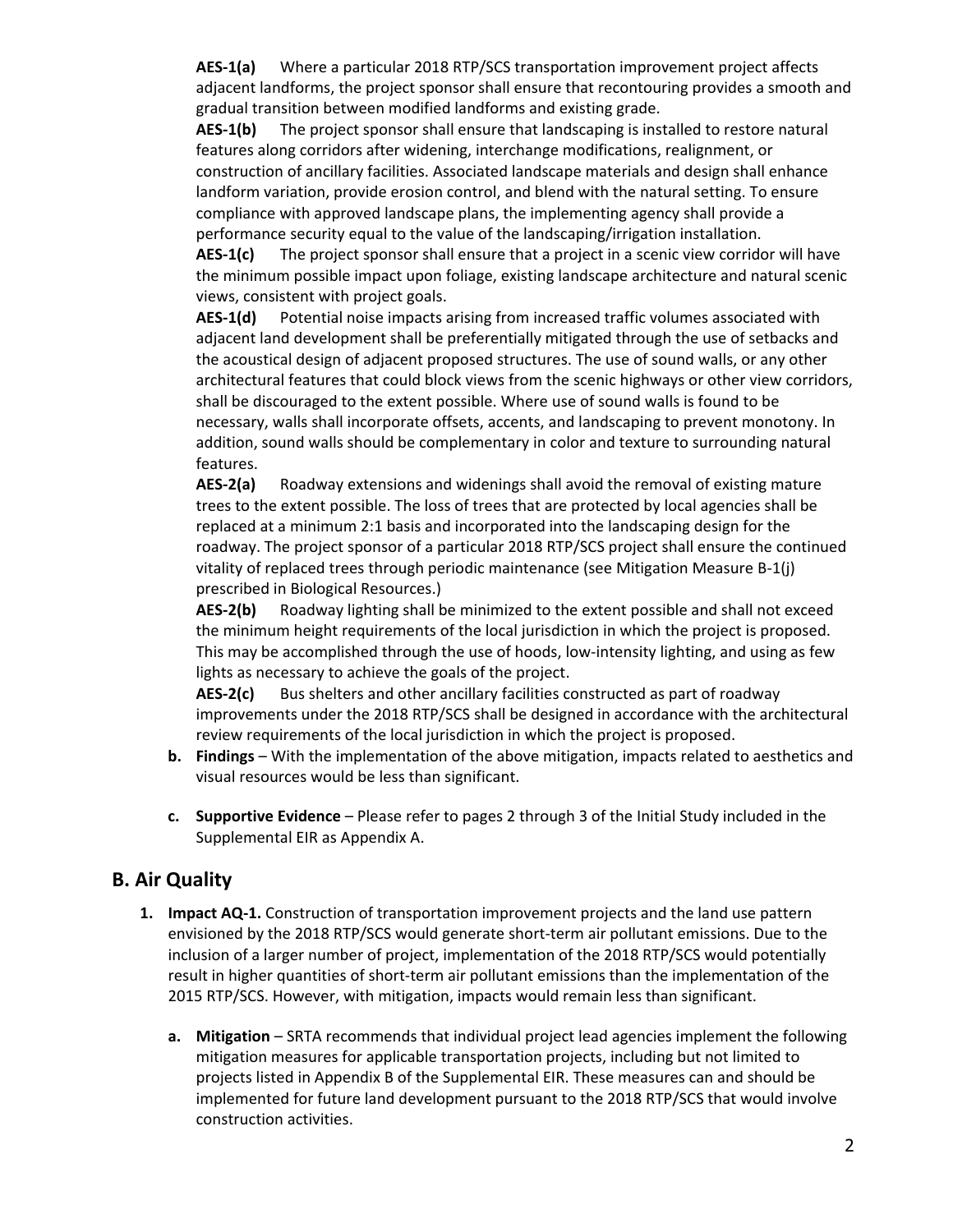**AQ-1** The individual project lead agency shall ensure that all feasible and appropriate SCAQMD Standard Mitigation Measures (SMMS) and Best Available Mitigation Measures (BAMMs) are implemented. The measures shall be noted on all construction plans and the lead agency shall perform periodic site inspections. SCAQMD SMMs and BAMMs include, but are not limited to, the following:

Fugitive dust emissions:

- Implement all adequate dust control measures in a timely and effective manner during all phases of project development and construction;
- Water all excavated, stockpiled, or graded material to prevent fugitive dust from leaving property boundaries and causing a public nuisance or a violation of an ambient air standard. Watering shall occur at least twice daily with complete site coverage, preferably in the mid-morning and after work is completed each day;
- During initial grading, earth moving, or site preparation, construct a paved (or dust palliative treated) apron, at least 100 feet in length, onto the project site from the adjacent paved road(s);
- Sweep adjacent paved streets (recommend water sweeper with reclaimed water) at the end of each day if substantial volumes of soil materials have been carried onto adjacent public paved roads from the project site;
- Install sandbags or other erosion control measures to prevent silt runoff to roadways;
- Apply Department of Public Works approved non-toxic soil stabilizers (according to manufacturer's specifications) to all inactive construction areas (previously graded areas which remain inactive for 96 hours);
- Replant vegetation in disturbed areas as quickly as possible;
- Cover all trucks hauling soil, sand, and other loose materials, or require all trucks to maintain at least two feet of freeboard;
- Use wheel washers or wash off tires of all trucks exiting the construction site; and
- Mitigate fugitive dust emissions from wind erosion of areas disturbed from construction activities (including storage piles) by application of either water or chemical dust suppressant.

Exhaust emissions from diesel heavy equipment:

- Shut down equipment when not in use to limit engine idling time. Idling time shall be limited to no more than 3 minutes. This idling limit does not apply to circumstances as stated in the California Environmental Protection Agency Air Resources Board Advisory Number 377 (2008);
- Provide regular preventive equipment maintenance to prevent emission increases due to engine problems;
- Use low sulfur and low aromatic fuels meeting California standards for motor vehicle diesel fuel; and
- Use low-emitting gas and diesel engines meeting state and federal emissions standards (Tier I, II, III) for construction equipment.

Other emissions:

Use low VOC coatings for the architectural coating phase of construction. All coatings must meet the VOC limits per SCAQMD Rule 3-31;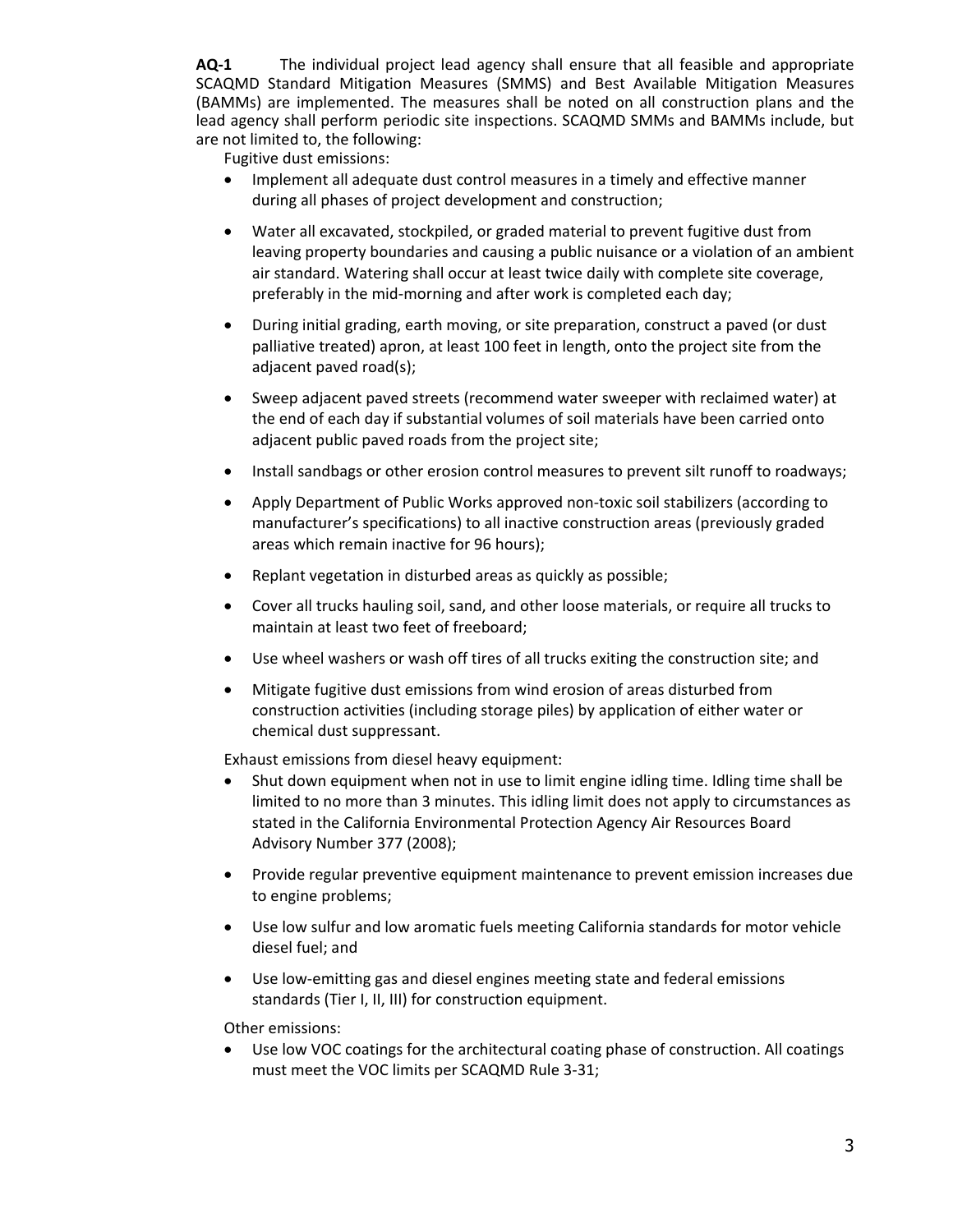- Use asphalt mixtures appropriate for the time of year of application, while maintaining compliance with the lead agency's road design and construction standards;
- Use alternatives to open burning of vegetative material on the project site, unless otherwise deemed infeasible by the SCAQMD. Among suitable alternatives are chipping, mulching, or conversion to biomass fuel;
- Provide for temporary traffic control as appropriate during all phases of construction to improve traffic flow as deemed appropriate by the Department of Public Works and/or Caltrans; and
- Schedule construction activities that direct traffic flow to off-peak hours as much as practicable.
- **b. Findings** With the implementation of the above mitigation, impacts related to short-term construction emissions would be less than significant.
- **c. Supportive Evidence –** Please refer to pages 4.1-10 through 4.1-11 of the Final Supplemental EIR.
- **2. Impact AQ-3**. The transportation improvement projects and the land use scenario envisioned by the 2018 RTP/SCS may facilitate increased exposure of sensitive receptors to hazardous air pollutants that may cause health risks and odors that may be a nuisance. However, implementation of the 2018 RTP/SCS would not result in a regional increase in toxic air emissions when compared to the baseline or 2040 No Project Scenarios and would have similar localized impacts as those described in the 2015 RTP/SCS EIR. Impacts would remain significant but mitigable.
	- **a. Mitigation –** SRTA recommends that individual project lead agencies implement the following mitigation measures for future land development pursuant to the 2018 RTP/SCS that would be located in proximity to major transportation corridors:

**AQ-3** Consistent with the provisions contained in the CARB Air Quality and Land Use Handbook (June 2005), lead agencies shall identify appropriate and feasible measures to be incorporated into project building design for residential, school and other sensitive uses located within 500 feet of freeways, heavily travelled arterials, railways and other sources of DPM and other known carcinogens. The appropriate measures shall include one or more of the following methods as applicable:

The lead agency shall retain a qualified air quality consultant to prepare a health risk assessment in accordance with CARB and the Office of Environmental Health and Hazard Assessment requirements to determine the exposure of project residents/occupants/users to stationary air quality polluters prior to issuance of a demolition, grading, or building permit. The health risk assessment shall be submitted to the Lead Agency for review and approval. The lead agency shall implement any approved health risk assessment recommendations to a level which would not result in exposure of sensitive receptors to substantial pollutant concentrations. Such measures may include:

- Do not locate sensitive receptors near the entry and exit points of a distribution center.
- Do not locate sensitive receptors in the same building as a perchloroethylene dry cleaning facility.
- Maintain a 50-foot buffer from a typical gas dispensing facility (under 3.6 million gallons of gas per year).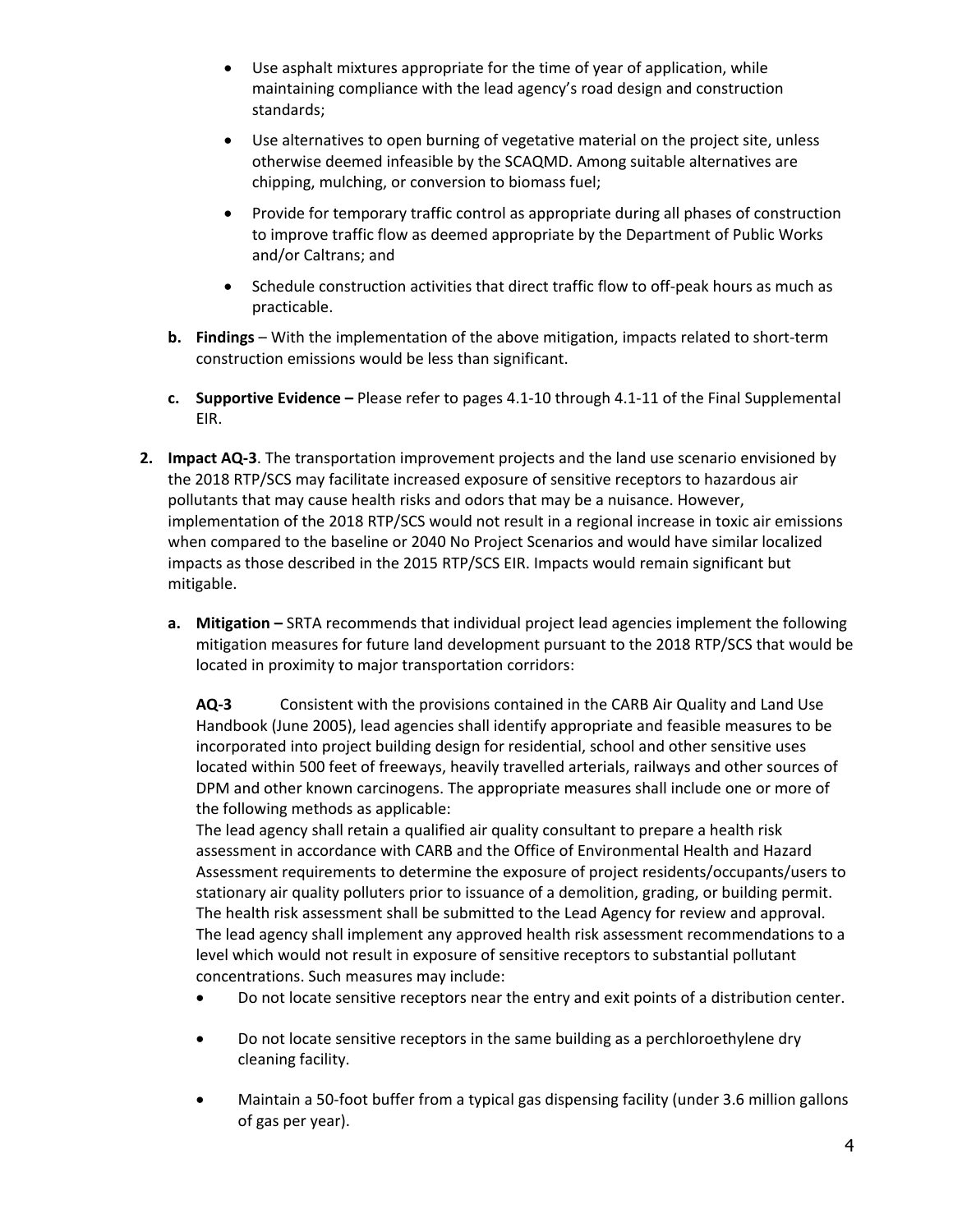- Install, operate and maintain in good working order a central heating and ventilation system or other air take system in the building, or in each individual residential unit, that meets the efficiency standard of the minimum efficiency reporting value 13. The heating and ventilation system should include the following features: Installation of a high-efficiency filter and/or carbon filter-to-filter particulates and other chemical matter from entering the building. Either high-efficiency particulate absorption filters or American Society of Heating, Refrigeration and Air-Conditioning Engineers 85% supply filters should be used.
- Retain a qualified heating and ventilation consultant or high-efficiency particulate absorption rate during the design phase of the project to locate the heating and ventilation system based on exposure modeling from the mobile and/or stationary pollutant sources.
- Maintain positive pressure within the building.
- Achieve a performance standard of at least one air exchange per hour of fresh outside filtered air.
- Achieve a performance standard of at least 4 air exchanges per hour of recirculation.
- Achieve a performance standard of 0.25 air exchanges per hour of in unfiltered infiltration if the building is not positively pressurized.
- **b. Findings** With the implementation of the above mitigation, impacts related to potential health risks would be less than significant.
- **c. Supportive Evidence** Please refer to pages 4.1-12 through 4.1-14 of the Final Supplemental EIR.

# **C. Biological Resources**

- **1. Impacts**. Implementation of transportation improvements proposed, and the land use scenario envisioned by the 2018 RTP/SCS may result in impacts to special status plant and animal species, riparian habitat or other sensitive natural communities, or conflicts with local policies and ordinances protecting biological resources. Impacts would be significant but mitigable.
	- **a. Mitigation**  SRTA recommends that individual project lead agencies implement the following mitigation measures for applicable transportation projects, including but not limited to those projects identified under the 2018 RTP/SCS. These measures can and should be implemented for future land development pursuant to the 2018 RTP/SCS that would result in impacts to special status animal and plant species.

**B-1(a) Biological Resources Screening and Assessment.** Because of the programmatic nature of the 2018 RTP/SCS and specific impacts for a given project are unknown at this time, on a project-by-project basis upon completion of final design, a preliminary biological resource screening shall be performed as part of the environmental review process to determine whether the project has any potential to impact biological resources. If it is determined that the project has no potential to impact biological resources, no further action is required. If the project would have the potential to impact biological resources, prior to construction, a qualified biologist shall conduct a biological resource assessment (BRA) or similar type of study to document the existing biological resources within the project footprint plus a buffer and to determine the potential impacts to those resources. The BRA shall evaluate the potential for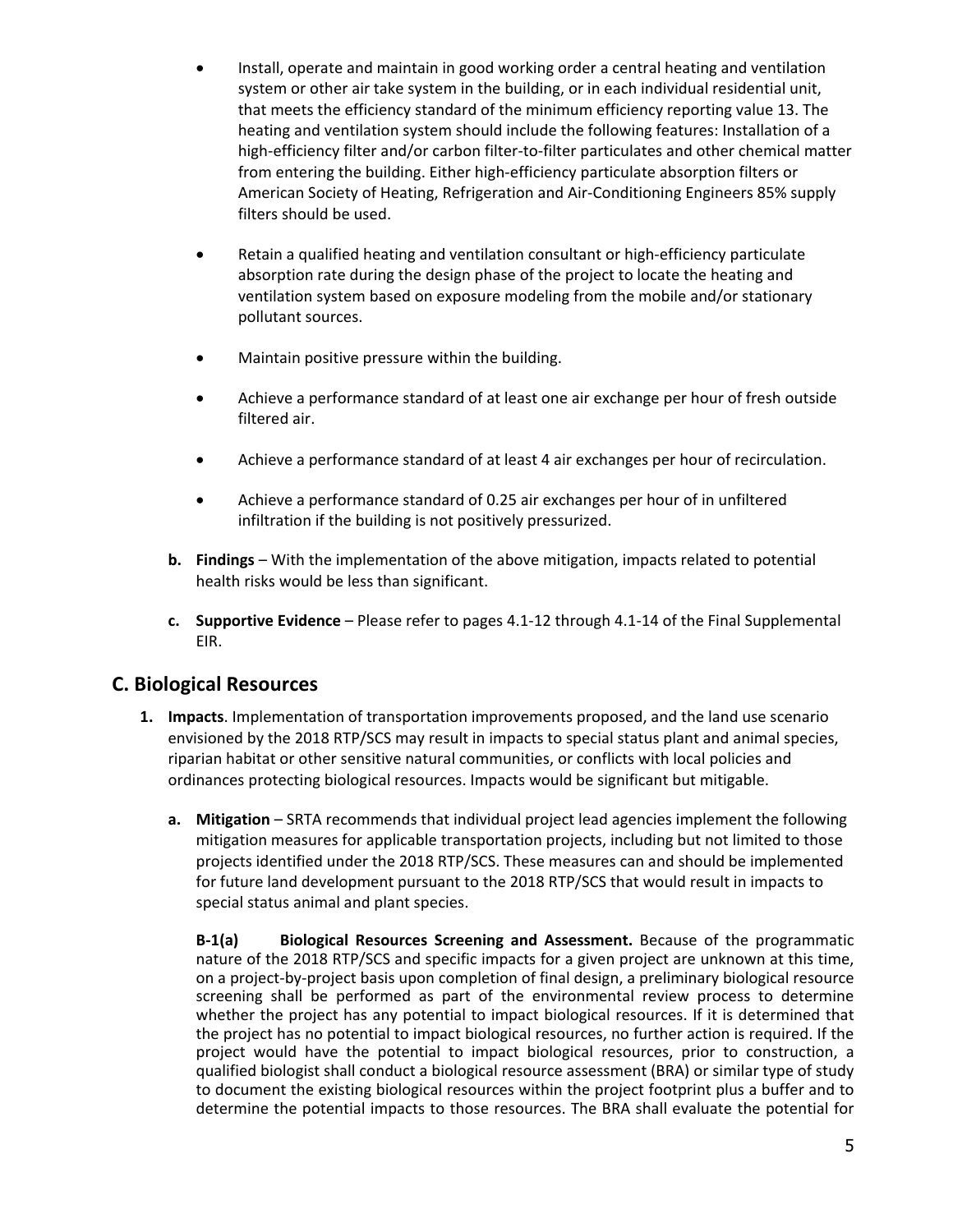impacts to all biological resources including, but not limited to special status species, nesting birds, wildlife movement corridors, potential for installation or retrofitting of existing structures for wildlife movement corridors, evaluation of culverts or other watercourse structures to remove barriers to fish passage, sensitive plant communities/critical habitat, and other resources judged to be sensitive by local, state, and/or federal agencies. Pending the results of the BRA, design alterations, further technical studies (i.e. protocol surveys) and/or consultations with the USFWS, CDFW and/or other local, state, and federal agencies may be required. The following mitigation measures [B-1(b) through B-1(i)] shall be incorporated, only as applicable, into the BRA for projects where specific resources are present or may be present and impacted by the project. Note that specific surveys described in the mitigation measures below may be completed as part of the BRA where suitable habitat is present.

**B-1(b) Special Status Plant Species Surveys.** If completion of the project-specific BRA determines that special status plant species may occur on-site, surveys for special status plants shall be completed prior to any vegetation removal, grubbing, or other construction activity of each segment (including staging and mobilization). The surveys shall be floristic in nature and shall be seasonally timed to coincide with the target species identified in the project-specific BRA. All plant surveys shall be conducted by a qualified biologist approved by the implementing agency no more than two years before initial ground disturbance. All special status plant species identified on-site shall be mapped onto a site-specific aerial photograph and topographic map. Surveys shall be conducted in accordance with the most current protocols established by the CDFW, USFWS, and the local jurisdictions if said protocols exist. A report of the survey results shall be submitted to the implementing agency, and the CDFW and/or USFWS, as appropriate, for review and approval.

**B-1(c) Special Status Plant Species Avoidance, Minimization, and Mitigation.** If state listed or California Rare Plant List 1B species are found during special status plant surveys [pursuant to mitigation measure B-1(b)], then the project shall be re-designed to avoid impacting these plant species, if feasible. Rare plant occurrences that are not within the immediate disturbance footprint but are located within 50 feet of disturbance limits shall have bright orange protective fencing installed at least 30 feet beyond their extent, or other distance as approved by a qualified biologist, to protect them from harm.

**B-1(d) Restoration and Monitoring.** If special status plants species cannot be avoided and will be impacted by a project implemented under the 2018 RTP/SCS, all impacts shall be mitigated at a minimum ratio of 2:1 (number of acres/individuals restored to number of acres/individuals impacted) for each species as a component of habitat restoration. A restoration plan shall be prepared and submitted to the jurisdiction overseeing the project for approval. (Note: if a state-listed plant species will be impacted, the restoration plan shall be submitted to the CDFW for approval). The restoration plan shall include, at a minimum, the following components:

- Description of the project/impact site (i.e., location, responsible parties, areas to be impacted by habitat type).
- Goal(s) of the compensatory mitigation project [type(s) and area(s) of habitat to be established, restored, enhanced, and/or preserved; specific functions and values of habitat type(s) to be established, restored, enhanced, and/or preserved].
- Description of the proposed compensatory mitigation site (location and size, ownership status, existing functions, and values).
- Implementation plan for the compensatory mitigation site (rationale for expecting implementation success, responsible parties, schedule, site preparation, planting plan).
- Maintenance activities during the monitoring period, including weed removal as appropriate (activities, responsible parties, schedule).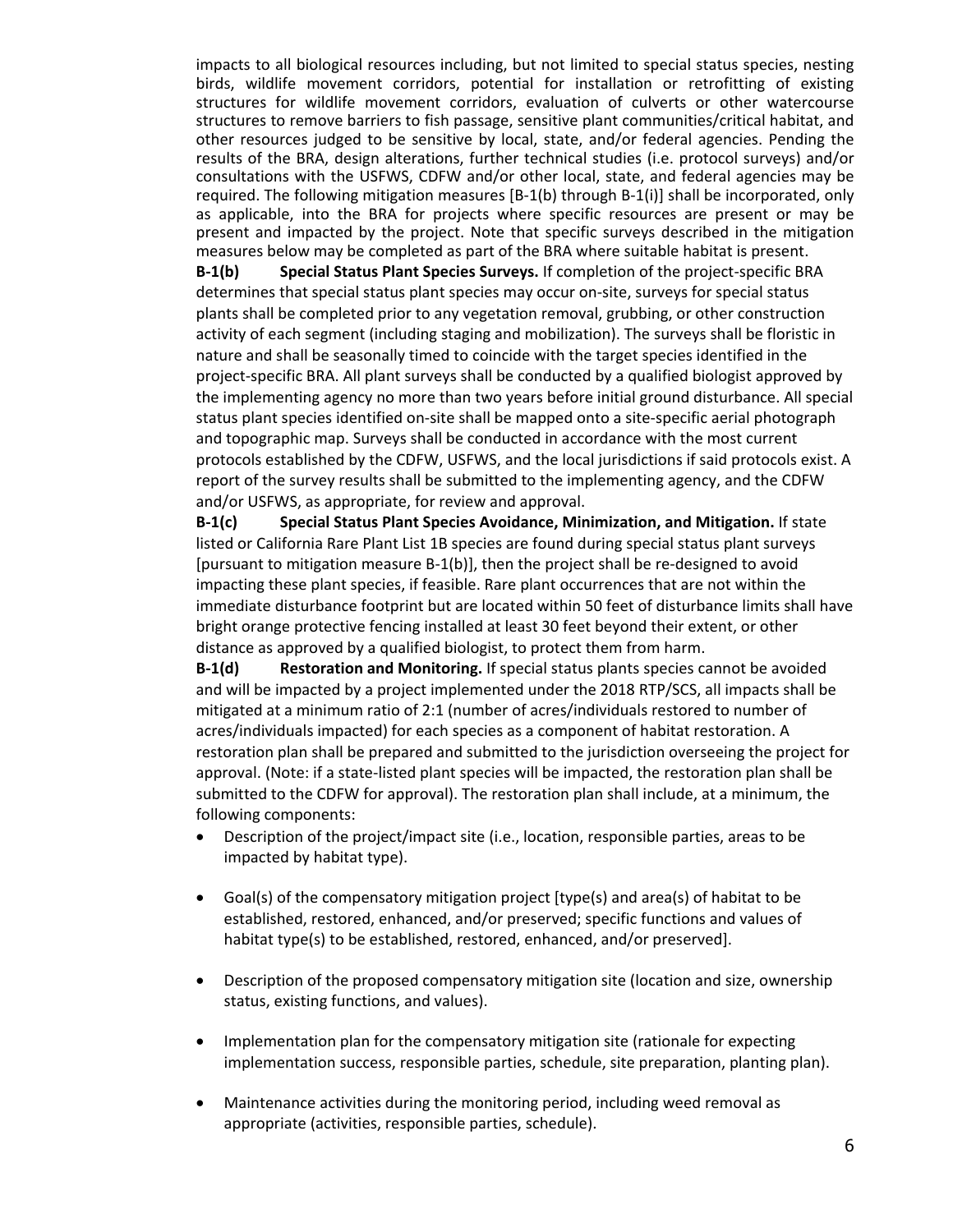- Monitoring plan for the compensatory mitigation site, including no less than quarterly monitoring for the first year (performance standards, target functions, and values, target acreages to be established, restored, enhanced, and/or preserved, annual monitoring reports).
- Success criteria based on the goals and measurable objectives; said criteria to be, at a minimum, at least 80 percent survival of container plants and 30 percent relative cover by vegetation type.
- An adaptive management program and remedial measures to address any shortcomings in meeting success criteria.
- Notification of completion of compensatory mitigation and agency confirmation.
- Contingency measures (initiating procedures, alternative locations for contingency compensatory mitigation, funding mechanism).

**B-1(e) Endangered/Threatened Species Habitat Assessment and Protocol Surveys**. Specific habitat assessment and survey protocol surveys are established for several federally and state endangered or threatened species. If the results of the BRA determine that suitable habitat may be present any such species, protocol habitat assessments/surveys shall be completed in accordance with CDFW and/or USFWS protocols prior to issuance of any construction permits. If through consultation with the CDFW and/or USFWS it is determined that protocol habitat assessments/surveys are not required, said consultation shall be documented prior to issuance of any construction permits. Each protocol has different survey and timing requirements. The applicants for each project shall be responsible for ensuring they understand the protocol requirements.

**B-1(f) Endangered/Threatened Species Avoidance and Minimization.** The habitat requirements of endangered and threatened species throughout Shasta County are highly variable. The potential impacts from any given project implemented under the 2018 RTP/SCS are likewise highly variable. However, there are several avoidance and minimization measures that can be applied for a variety of species to reduce the potential for impact, with the final goal of no net loss of the species. The following measures may be applied to aquatic and/or terrestrial species. Project lead agencies shall select from these measures as appropriate. Additionally, projects with the potential to affect endangered or threatened state and federal species may require taking authorization from CDFW and/or USFWS.

- Ground disturbance shall be limited to the minimum necessary to complete the project. The project limits of disturbance shall be flagged. Areas of special biological concern within or adjacent to the limits of disturbance shall have highly visible orange construction fencing installed between said area and the limits of disturbance.
- All projects occurring within/adjacent to aquatic habitats (including riparian habitats and wetlands) shall be completed during the typical low flow period or when water is unlikely to be present (generally between April 1 and October 31), if feasible, to avoid impacts to sensitive aquatic species. Additional timing restrictions shall be incorporated into the project schedule on a species by species basis in coordination with the resource agencies (e.g. National Marine Fisheries Service, CDFW, USFWS).
- All projects occurring within or adjacent to sensitive habitats that may support federally and/or state endangered/threatened species shall have a CDFW and/or USFWS-approved biologist present during all initial ground disturbing/vegetation-clearing activities. Once initial ground disturbing/vegetation clearing activities have been completed, said biologist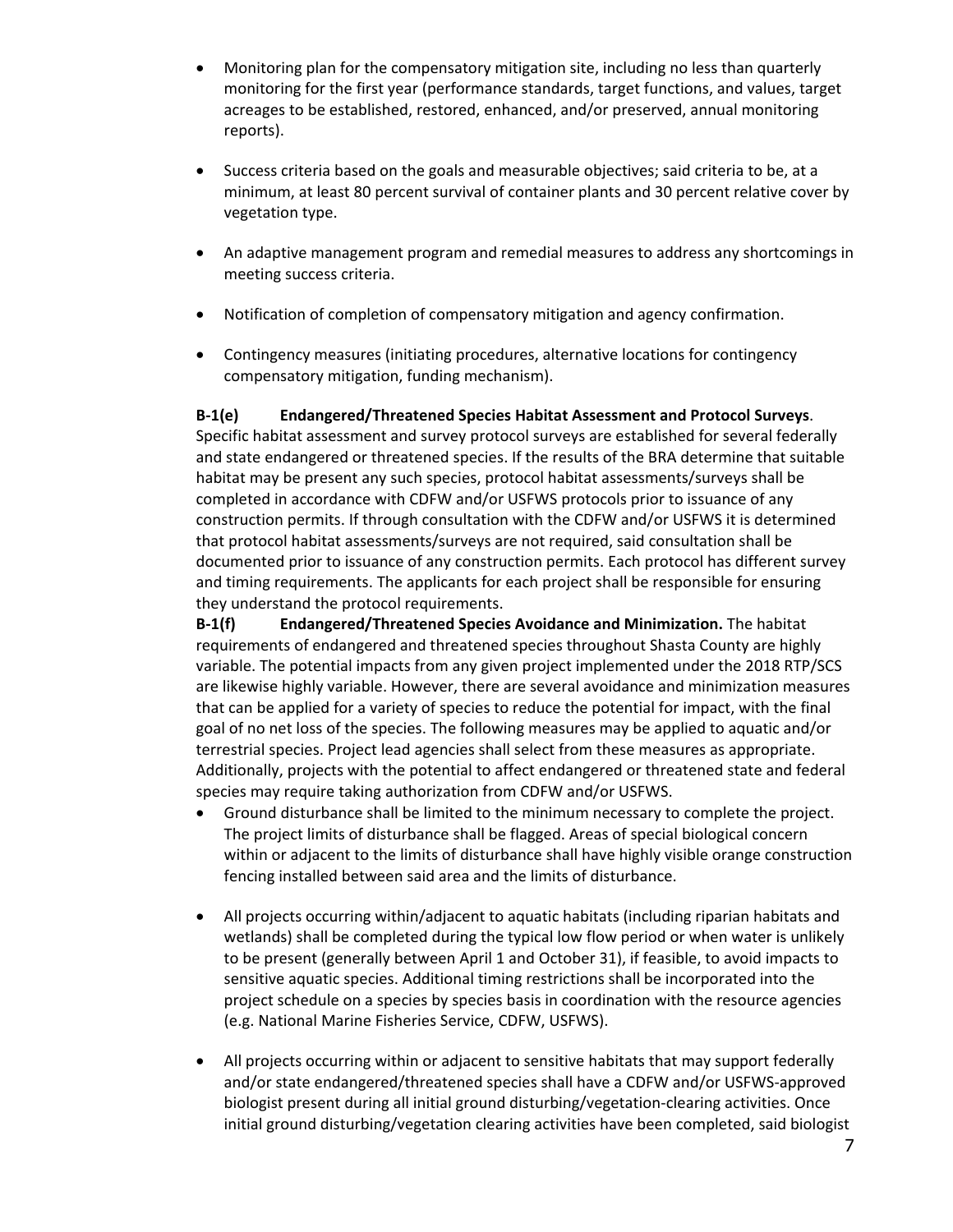shall conduct daily pre-activity clearance surveys for endangered/threatened species. Alternatively, and upon approval of the CDFW and/or USFWS, said biologist may conduct site inspections at a minimum of once per week to ensure all prescribed avoidance and minimization measures are begin fully implemented.

- No endangered/threatened species shall be captured and relocated without expressed permission from the CDFW and/or USFWS.
- If at any time during construction of the project an endangered/threatened species enters the construction site or otherwise may be impacted by the project, all project activities shall cease. A CDFW/USFWS-approved biologist shall document the occurrence and consult with the CDFW and/or USFWS as appropriate.
- For all projects occurring in areas where endangered/ threatened species may be present and are at risk of entering the project site during construction, exclusion fencing shall be placed along the project boundaries prior to start of construction (including staging and mobilization). The placement of the fence shall be at the discretion of the CDFW/USFWSapproved biologist. This fence shall consist of solid silt fencing placed at a minimum of 3 feet above grade and 2 feet below grade and shall be attached to wooden stakes placed at intervals of not more than 5 feet. The fence shall be inspected daily and following rain events and high wind events and shall be maintained in good working condition until all construction activities are complete.
- All vehicle maintenance/fueling/staging shall occur not less than 100 feet from any riparian habitat or water body. Suitable containment procedures shall be implemented to prevent spills. A minimum of one spill kit shall be available at each work location near riparian habitat or water bodies.
- No equipment shall be permitted to enter wetted portions of any affected drainage channel.
- All equipment operating within streams shall be in good conditions and free of leaks. Spill containment shall be installed under all equipment staged within stream areas and extra spill containment and clean up materials shall be located in close proximity for easy access.
- If project activities could degrade water quality, water quality sampling shall be implemented to identify the pre-project baseline and to monitor during construction for comparison to the baseline.
- If water is to be diverted around work sites, a diversion plan shall be submitted (depending upon the species that may be present) to the CDFW, RWQCB, USFWS, and/or NMFS for their review and approval prior to the start of any construction activities (including staging and mobilization). If pumps are used, all intakes shall be completely screened with wire mesh not larger than five millimeters to prevent animals from entering the pump system.
- At the end of each workday, excavations shall be secured with a cover or a ramp provided to prevent wildlife entrapment.
- All trenches, pipes, culverts or similar structures shall be inspected for animals prior to burying, capping, moving, or filling.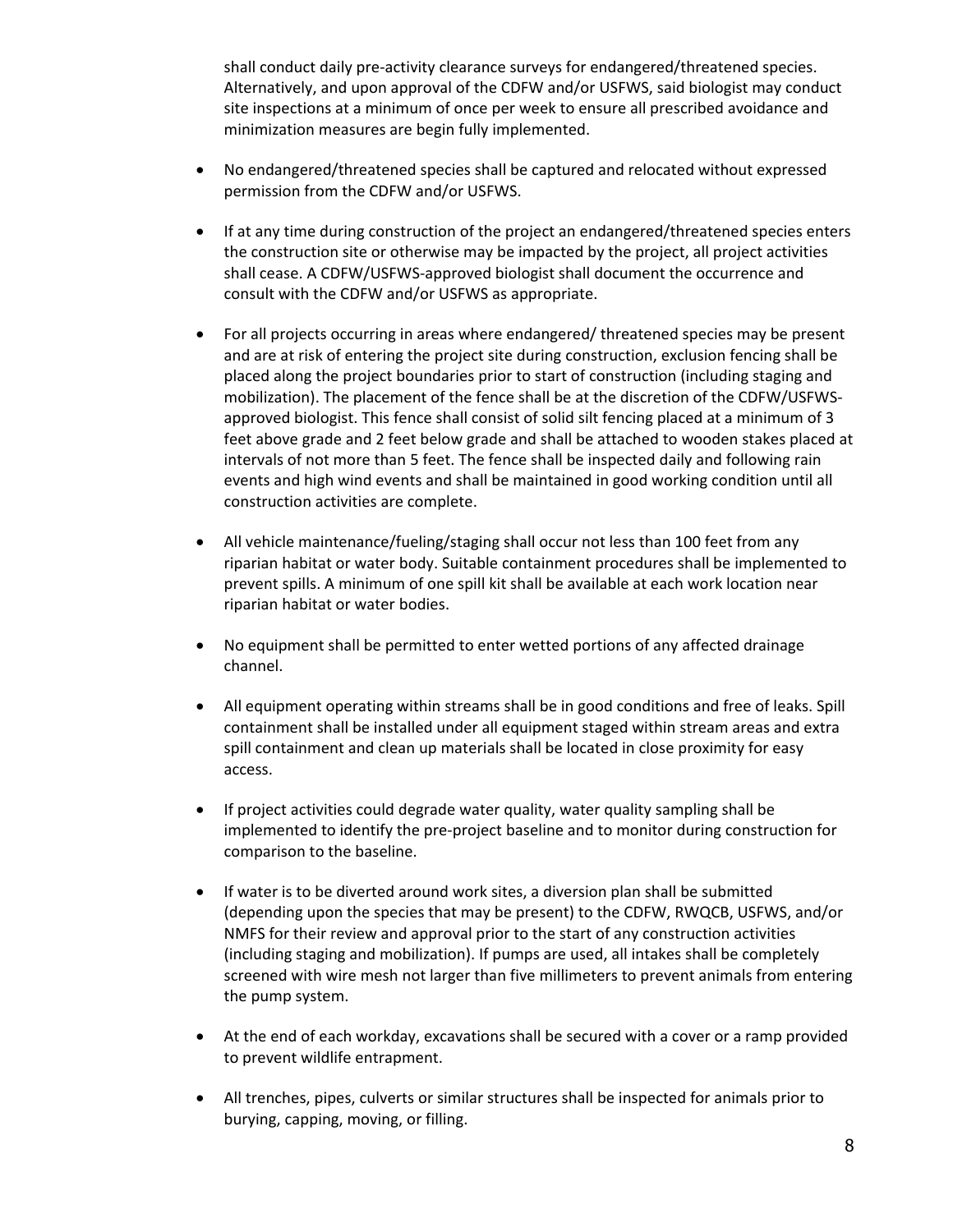- The CDFW/USFWS-approved biologist shall remove invasive aquatic species such as bullfrogs and crayfish from suitable aquatic habitat whenever observed and shall dispatch them in a humane manner and dispose of properly.
- If any federally and/or state protected species are harmed, the CDFW/USFWS-approved biologist shall document the circumstances that led to harm and shall determine if project activities should cease or be altered in an effort to avoid additional harm to these species. Dead or injured special status species shall be disposed of at the discretion of the CDFW and USFWS. All incidences of harm shall be reported to the CDFW and USFWS within 48 hours.
- Considering the potential for projects to impact federal and state listed species and their habitat, SRTA, and lead agencies shall contact the CDFW and USFWS to identify mitigation banks within Shasta County during the development of the RTP. Upon implementation of projects included in the RTP, but on a project-by-project basis, if the results of the BRA determine that impacts to federal and state threatened or endangered species habitat are expected, lead agencies shall explore species-appropriate mitigation bank(s) servicing the county for the purchase of mitigation credits. If mitigation banks or credits are not available, mitigation options may include but are not limited to, onsite or offsite habitat creation and restoration, land acquisitions, and conservation easements.

**B-1(g) Non-Listed Special Status Animal Species Avoidance and Minimization**. Several State Species of Special Concern may be impacted by projects implemented under the 2018 RTP/SCS. The ecological requirements and potential for impacts are highly variable among these species. Depending on the species identified in the BRA, several of the measures identified under B-1(f) shall be applicable to the project. In addition, measures shall be selected from among the following to reduce the potential for impacts to non-listed special status animal species:

- For non-listed special-status terrestrial amphibians and reptiles, cover-board surveys shall be completed within three months of the start of construction. The cover-boards shall be at least four feet by four feet and constructed of untreated plywood placed flat on the ground. The cover-boards shall be checked by a qualified biologist once per week for each week after placement up until the start of vegetation removal. All non-listed special status and common animals found under the cover-boards shall be captured and placed in fivegallon buckets for transportation to relocation sites. All relocation sites shall be reviewed by the project lead agency and shall consist of suitable habitat. Relocation sites shall be as close to the capture site as possible but far enough away to ensure the animal(s) is not harmed by construction of the project. Relocation shall occur on the same day as capture. If a relocation site immediately adjacent to the project site is unavailable, the CDFW shall be consulted to determine an appropriate relocation site. CNDDB Field Survey Forms shall be submitted to the CFDW for all special-status animal species observed.
- Pre-construction clearance surveys shall be conducted within 14 days of the start of construction (including staging and mobilization). The surveys shall cover the entire disturbance footprint plus a minimum 200-foot buffer, if feasible, and shall identify all special status animal species that may occur on-site. All non-listed special-status species shall be relocated from the site either through direct capture or through passive exclusion (e.g., American badger). A report of the pre-construction survey shall be submitted to the lead agency for their review and approval prior to the start of construction.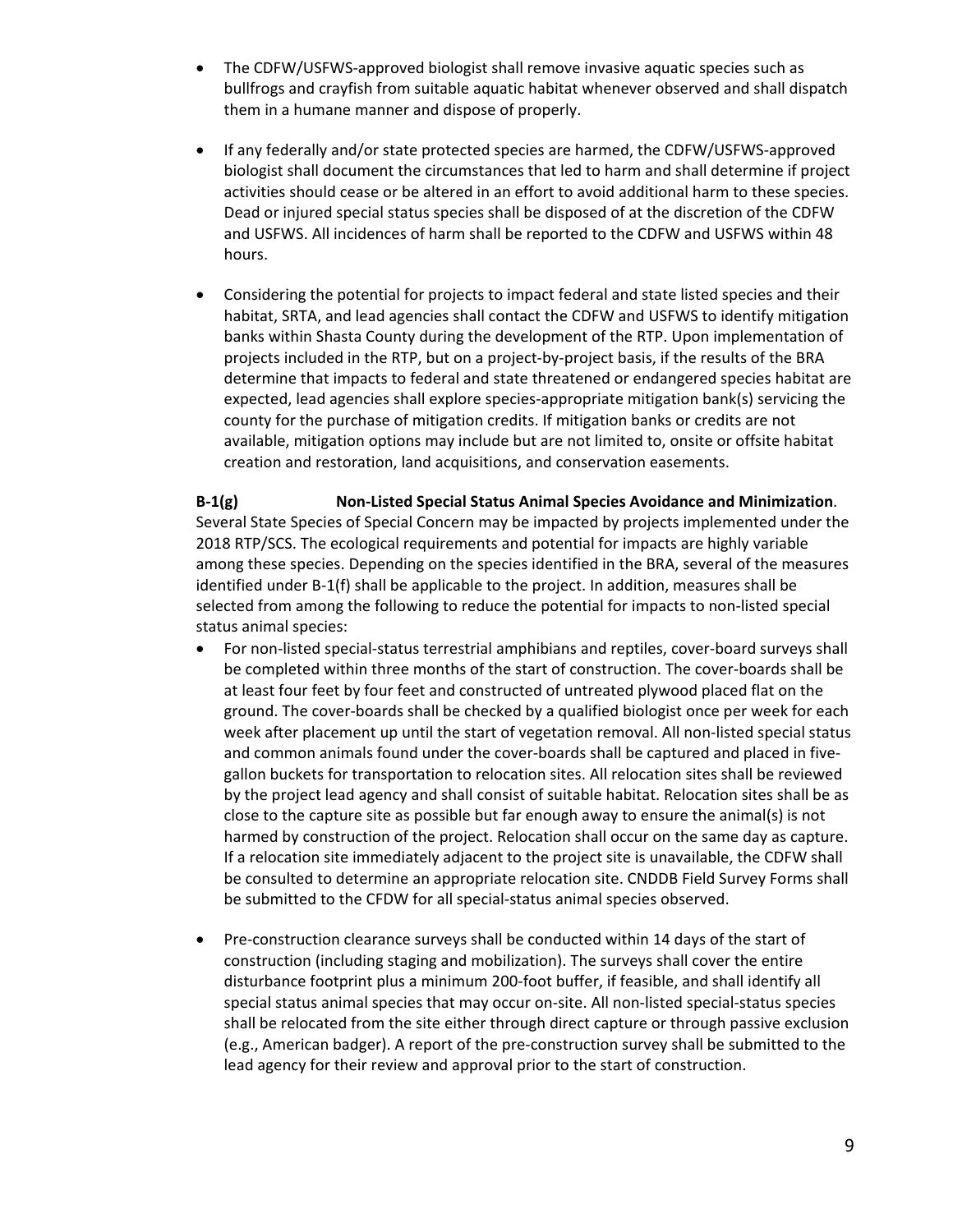- A qualified biologist shall be present during all initial ground disturbing activities, including vegetation removal to recover special status animal species unearthed by construction activities.
- Upon completion of the project, a qualified biologist shall prepare a Final Compliance report documenting all compliance activities implemented for the project, including the pre-construction survey results. The report shall be submitted within 30 days of completion of the project to the project lead agency and CDFW.
- If special-status bat species may be present and impacted by the project, a qualified bat biologist shall conduct within 30 days of the start of construction presence/absence surveys for special-status bats in consultation with the CDFW where suitable roosting habitat is present. Surveys shall be conducted using acoustic detectors and by searching tree cavities, crevices, and other areas where bats may roost. If active roosts are located, exclusion devices such as netting shall be installed to discourage bats from occupying the site. If a roost is determined by a qualified bat biologist to be used by a large number of bats (large hibernaculum), bat boxes shall be installed near the project site. The number of bat boxes installed will depend on the size of the hibernaculum and shall be determined through consultations with the CDFW. If a maternity colony has become established, all construction activities shall be postponed within a 500-foot buffer around the maternity colony until it is determined by a qualified bat biologist that the young have dispersed. If it is determined that a maternity colony would be removed, it would be done only if the roost is clear of bats. The decision on whether or not the maternity roost would be removed shall be made in consultation with CDFW.

**B-1(h) Preconstruction Surveys for Nesting Birds for Construction Occurring within Nesting Season.** For projects that may result in tree felling or removal of trees or vegetation that may contain a nesting bird, if feasible, construction activities should occur generally between September 16 to January 31 (thus outside of the nesting season). However, if construction activities must during the nesting season (generally February 1 to September 15), surveys for nesting birds covered by the California Fish and Game Code and the Migratory Bird Treaty Act shall be conducted by a qualified biologist no more than 7 days prior to vegetation removal. The surveys shall include the entire segment disturbance area plus a 200-foot buffer around the site. If active nests are located, all construction work shall be conducted outside a buffer zone from the nest to be determined by the qualified biologist. The buffer shall be a minimum of 50 feet for non-raptor bird species and at least 150 feet for raptor species or as determined in consultation with CDFW and/or USFWS. Larger buffers may be required depending upon the status of the nest and the construction activities occurring in the vicinity of the nest. The buffer area(s) shall be closed to all construction personnel and equipment until the adults and young are no longer reliant on the nest site. A qualified biologist shall confirm that breeding/nesting is completed and young have fledged the nest prior to removal of the buffer. A report of these preconstruction nesting bird surveys shall be submitted to the lead agency to document compliance and to the CDFW.

**B-1(i) Worker Environmental Awareness Program (WEAP)**. Prior to initiation of construction activities for applicable projects (including staging and mobilization), all personnel associated with project construction shall attend WEAP training, conducted by a qualified biologist, to aid workers in recognizing special status resources that may occur in the project area. The specifics of this program shall include identification of the sensitive species and habitats, a description of the regulatory status and general ecological characteristics of sensitive resources, and review of the limits of construction and mitigation measures required to reduce impacts to biological resources within the work area. A fact sheet conveying this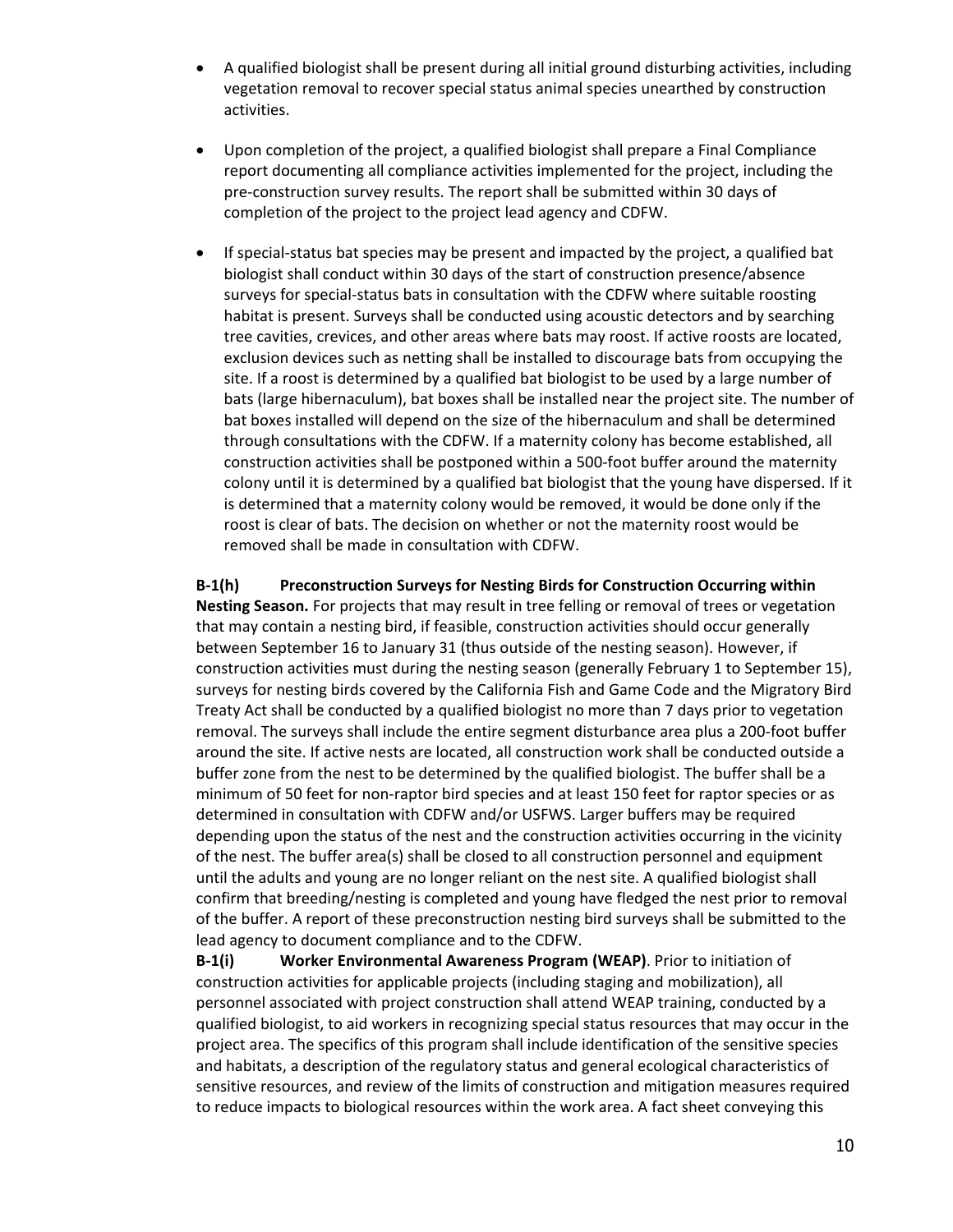information shall also be prepared for distribution to all contractors, their employers, and other personnel involved with the construction of the project. All employees shall sign a form documenting provided by the trainer indicating they have attended the WEAP and understand the information presented to them. The form shall be submitted to the lead agency to document compliance.

**B-1(j) Tree Protection.** If it is determined that construction may impact trees protected by local agencies, the project lead agency shall procure all necessary tree removal permits. A certified arborist shall develop a tree protection and replacement plan as appropriate. The plan shall include, but would not be limited to, an inventory of trees to within the construction site, setbacks from trees and protective fencing, restrictions regarding grading and paving near trees, direction regarding pruning and digging within the root zone of trees, and requirements for replacement and maintenance of trees. If protected trees will be removed, replacement tree plantings of like species in accordance with local agency standards, but at a minimum ratio of 2:1 (trees planted to trees impacted), shall be installed on-site or at an approved off-site location and a restoration and monitoring program shall be developed in accordance with B-1(d) and shall be implemented for a minimum of seven years or until stasis has been determined by certified arborist. If a protected tree shall be encroached upon but not removed, a certified arborist shall be present to oversee all trimming of roots and branches.

- **b. Findings** Compliance with the above mitigation measures and all existing state, local and/or federal regulations would reduce impacts to a less than significant level.
- **c. Supportive Evidence –** Please refer to pages 9 through 16 of the Initial Study included in the Supplemental EIR as Appendix A.
- **2. Impacts**. Implementation of transportation improvements proposed, and the land use scenario envisioned by the 2018 RTP/SCS may result in impacts to sensitive habitats, including federally protected wetlands. This impact would be significant but mitigable.
	- **a. Mitigation –** SRTA recommends that individual project lead agencies implement the following mitigation measures for applicable transportation projects, including but not limited to those projects identified under the 2018 RTP/SCS. These measures can and should be implemented for future development pursuant to the 2018 RTP/SCS that would result in impacts to sensitive habitats. Mitigation measures B-2(c) and B-2(d) also address the potential for impacts due to invasive plant species.

**B-2(a) Jurisdictional Delineation**. If projects implemented under the 2018 RTP/SCS occur within or adjacent to wetland, drainages, riparian habitats, or other areas that may fall under the jurisdiction of the CDFW, USACE, and/or RWQCB, a qualified biologist shall complete a jurisdictional delineation. The jurisdictional delineation shall determine the extent of the jurisdiction for each of these agencies and shall be conducted in accordance with the requirement set forth by each agency. The result shall be a preliminary jurisdictional delineation report that shall be submitted to the implementing agency, USACE, RWQCB, and CDFW, as appropriate, for review and approval. If jurisdictional areas are expected to be impacted, then the RWQCB would require a Waste Discharge Requirements (WDR) permit and/or Section 401 Water Quality Certification (depending upon whether or not the feature falls under federal jurisdiction). If CDFW asserts its jurisdictional authority, then a Streambed Alteration Agreement pursuant to Section 1600 et seq. of the California Fish and Game Code would also be required prior to construction within the areas of CDFW jurisdiction. If the USACE asserts its authority, then a permit pursuant to Section 404 of the Clean Water Act would likely be required.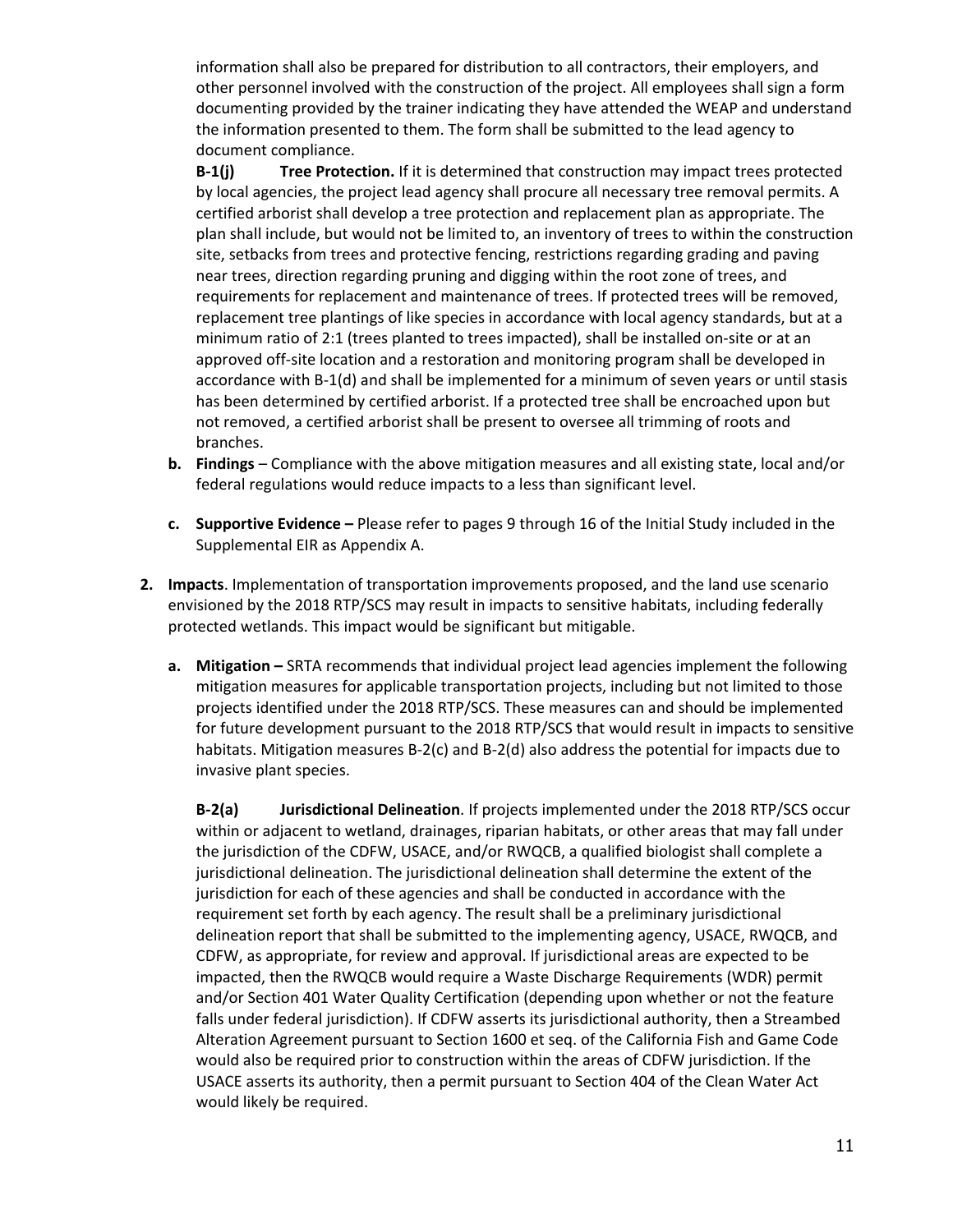**B-2(b) Wetland and Riparian Habitat Restored.** Impacts to jurisdictional wetland and riparian habitat shall be mitigated at a minimum ratio of 2:1 (acres of habitat restored to acres impacted) and shall occur on-site or as close to the impacted habitat as possible. A mitigation and monitoring plan shall be developed by a qualified biologist in accordance with mitigation measure B-1(d) above and shall be implemented for no less than five years after construction of the segment, or until the lead agency and/or the permitting authority (e.g., CDFW or USACE) has determined that restoration has been successful. Alternately, mitigation may occur through the purchase of credits at a USACE approved mitigation bank or contribution to the USACE in-lieu fee program within the USACE Sacramento District. If mitigation is required through a Lake or Streambed Alteration Agreement, the mitigation bank or purchase of credits in an in-lieu fee program shall be approved by CDFW.

**B-2(c) Landscaping Plan.** If landscaping is proposed for projects occurring within or adjacent to sensitive habitats, a qualified biologist/landscape architect shall prepare a landscape plan for that project. This plan shall indicate the locations and species of plants to be installed. Drought tolerant, locally native plant species shall be used. Noxious, invasive, and/or non-native plant species that are recognized on the Federal Noxious Weed List, California Noxious Weeds List, and/or California Invasive Plant Council Lists 1, 2, and 4 shall not be permitted. Species selected for planting shall be similar to those species found in adjacent native habitats and if feasible, locally collected seeds and plants shall be used. **B-2(d) Invasive Weed Prevention and Management Program.** Prior to the start of construction for projects occurring within or adjacent to sensitive habitats, an Invasive Weed Prevention and Management Program shall be developed by a qualified biologist to prevent invasion of native habitat by non-native plant species. A list of target species shall be included, along with measures for early detection and eradication. All disturbed areas shall be hydroseeded with a mix of locally native species upon completion of work in those areas. In areas where construction is ongoing, hydroseeding shall occur where no construction activities have occurred within six (6) weeks since ground disturbing activities ceased. If exotic species invade these areas prior to hydroseeding, weed removal shall occur in consultation with a qualified biologist and in accordance with the restoration plan.

- **b. Findings**  Compliance with the above mitigation measures and existing State, local and/or federal regulations would reduce impacts to a less than significant level.
- **c. Supportive Evidence**  Please refer to pages 16 through 18 of the Initial Study included in the Supplemental EIR as Appendix A.

# **D. Energy**

- **1. Impacts.** Some proposed transportation projects included in and the land use scenario envisioned in the 2018 RTP/SCS would increase the overall demand for energy beyond existing conditions. However, such land use development would not require unusual, unnecessary, or wasteful amounts of energy as future infill development projects would be subject to the California Green Building Standards Code and Title 24 of the California Energy Code, which set forth specific energy efficiency requirements related to design construction methods and materials. This impact would be less than significant with mitigation, similar to the finding in the 2015 RTP EIR.
	- **a. Mitigation –** The following mitigation measures are provided as measures that could be implemented to reduce energy consumption. Project-specific environmental impacts may require these measures be revised or expanded in response to site-specific conditions.

**E-1(a)** New facilities should be designed with energy-efficient equipment and passive solar design (e.g., orientation of building to maximize natural heating and cooling, solar water heating, use of daylighting, and placement of trees to aid passive cooling, protection from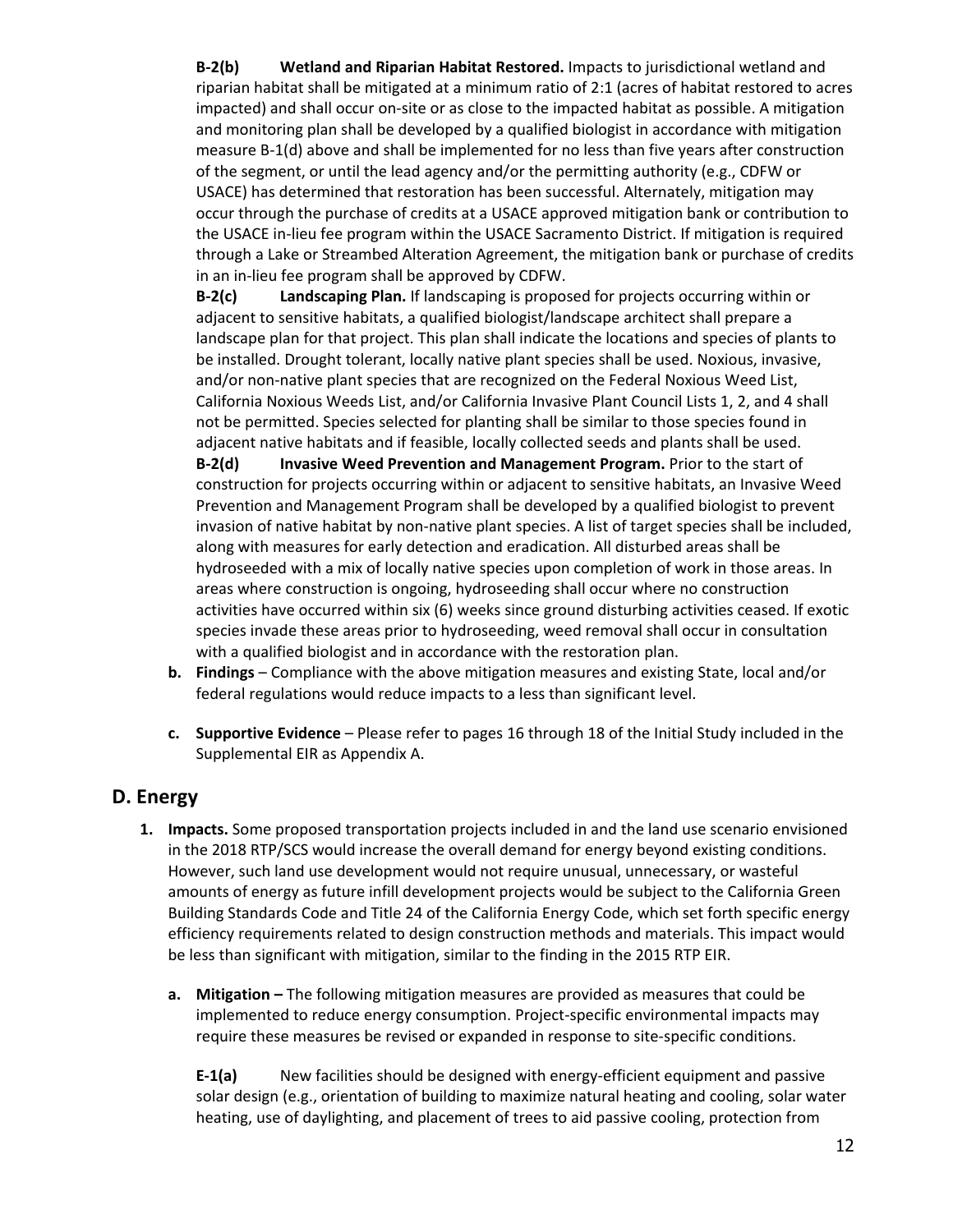prevailing winds, and maximum year-round solar access), provided that additional capital costs are offset by estimated energy savings during the first five years of operation. Additional improvements with longer payback periods, such as photovoltaic solar electric systems, should be considered where applicable.

**E-1(b)** All lighting should be energy efficient and designed to use the least amount of energy to serve the purpose of the lighting. Lighting should utilize solar energy wherever feasible.

**E-1(c)** New landscaping design and irrigation systems should be water efficient. To the extent possible, reclaimed water should be used for roadside landscape irrigation.

- **b. Findings –** Implementation of the above measures would reduce potential impacts to a less than significant level.
- **c. Supportive Evidence –** Please refer to pages 24 through 25 of the Initial Study included in the Supplemental EIR as Appendix A.

## **E. Geology and Soils**

- **1. Impacts.** Some proposed projects included in the 2018 RTP/SCS could be at risk from seismic activity. Although fault rupture and seismically induced liquefaction do not pose a substantial threat in Shasta County, ground-shaking may affect 2018 RTP/SCS projects. Additionally, some projects included in the 2018 RTP/SCS may be located on unstable soils subject to landslides or on expansive soils. This is considered a significant but mitigable impact.
	- **a. Mitigation**  SRTA recommends that individual project lead agencies implement the following mitigation measures for applicable transportation projects, including but not limited to those projects identified under the 2018 RTP/SCS. These measures can and should also be implemented for all projects developed pursuant to the 2018 RTP/SCS that would result in seismic impacts or impacts related to expansive or unstable soils, including landslides.

**G-1** The lead agency in which a particular 2018 RTP/SCS bridge project is located shall ensure that the structure is designed and constructed to the latest geotechnical standards. In most cases, this will necessitate site-specific geologic and soils engineering investigations to exceed the code for high ground shaking zones. This can be accomplished through the placement of conditions on the project by the lead agency during the individual environmental review. **G-2** If an RTP project involves cut slopes over 15 feet in height, the lead agency in which the project is located shall ensure that specific slope stabilization studies are conducted. Possible stabilization methods include buttresses, retaining walls and soldier piles.

- **b. Findings**  Implementation of the above measures would reduce potential impacts to a less than significant level.
- **c. Supportive Evidence**  Please refer to pages 28 and 29 of the Initial Study included in the EIR as Appendix A.

#### **F. Greenhouse Gas Emissions**

**1. Impact GHG-1.** Construction of the transportation improvement projects and future land use patterns envisioned by the 2018 RTP/SCS would generate temporary short-term GHG emissions. Due to the inclusion of a larger number of projects, implementation of 2018 RTP/SCS would potentially result in higher quantities of short-term emissions than the implementation of the 2015 RTP/SCS. However, with mitigation, impacts would remain less than significant.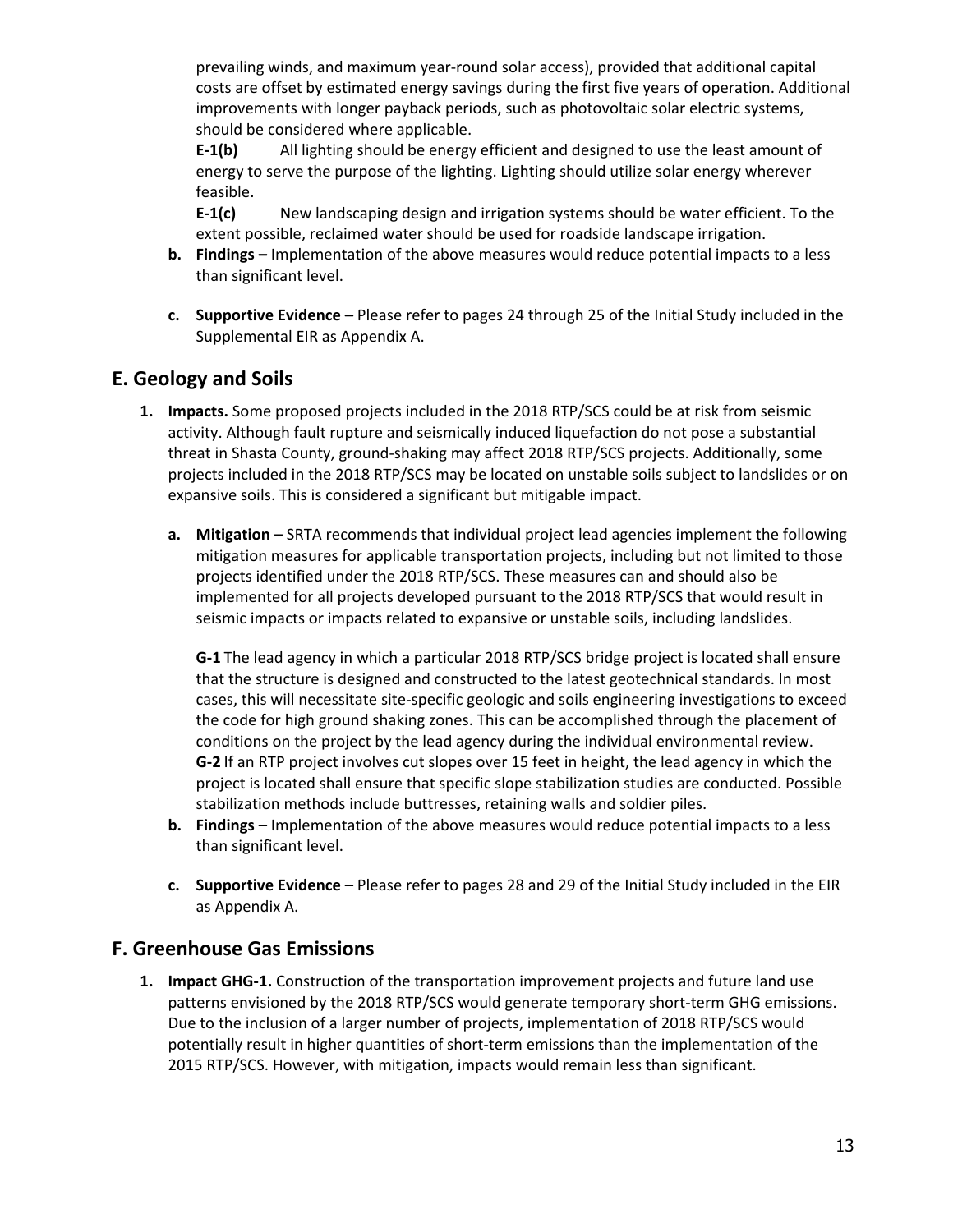**a. Mitigation** – SRTA recommends that individual project lead agencies implement the following mitigation measures for applicable transportation projects, including but not limited to projects listed in Appendix B of the Supplement EIR. These measures can and should be implemented for future land development pursuant to the 2018 RTP/SCS that would involve construction activities.

**GHG-1** The individual project lead agency shall ensure that applicable GHG-reducing diesel particulate and  $NO<sub>X</sub>$  emissions measures for off-road construction vehicles are implemented during construction. The measures shall be noted on all construction plans and the lead agency shall perform periodic site inspections. Applicable GHG-reducing measures include the following.

- Use of diesel construction equipment meeting CARB's Tier 2 certified engines or cleaner off-road heavy-duty diesel engines, and comply with the State Off-Road Regulation;
- Use of on-road heavy-duty trucks that meet the CARB's 2007 or cleaner certification standard for on-road heavy-duty diesel engines, and comply with the State On-Road Regulation;
- All on and off-road diesel equipment shall not idle for more than 5 minutes. Signs shall be posted in the designated queuing areas and or job sites to remind drivers and operators of the 5-minute idling limit;
- Use of electric equipment in place of diesel-powered equipment, where feasible;
- Substitute gasoline-powered in place of diesel-powered equipment, where feasible;
- Use of alternatively fueled construction equipment on-site where feasible, such as compressed natural gas (CNG), liquefied natural gas (LNG), propane or biodiesel, in place of diesel-powered equipment for 15 percent of the fleet;
- Use of materials sourced from local suppliers;
- Recycling of at least 65 percent of construction waste materials.
- **b. Findings** With the implementation of the above mitigation, impacts related to short-term GHG emissions would be less than significant.
- **c. Supportive Evidence** Please refer to pages 4.2-10 through 4.2-1 of the Final Supplemental EIR.

#### **G. Hydrology and Water Quality**

- **1. Impacts.** Implementation of proposed transportation improvements and future land use development scenario envisioned in the 2018 RTP/SCS would incrementally increase countywide water demand. Implementation of the 2018 RTP/SCS could result in soil erosion during construction, and increase stormwater runoff, potentially degrading water quality. Some projects included in the 2018 RTP/SCS would be subject to inundation from a 100-year flood event or dam failure. Such impacts would be significant but mitigable.
	- **a. Mitigation** SRTA shall implement the following mitigation measures developed for the 2018 RTP/SCS where applicable for transportation projects that result in impacts related to increased water demand or decreased aquifer recharge, soil erosion, increased stormwater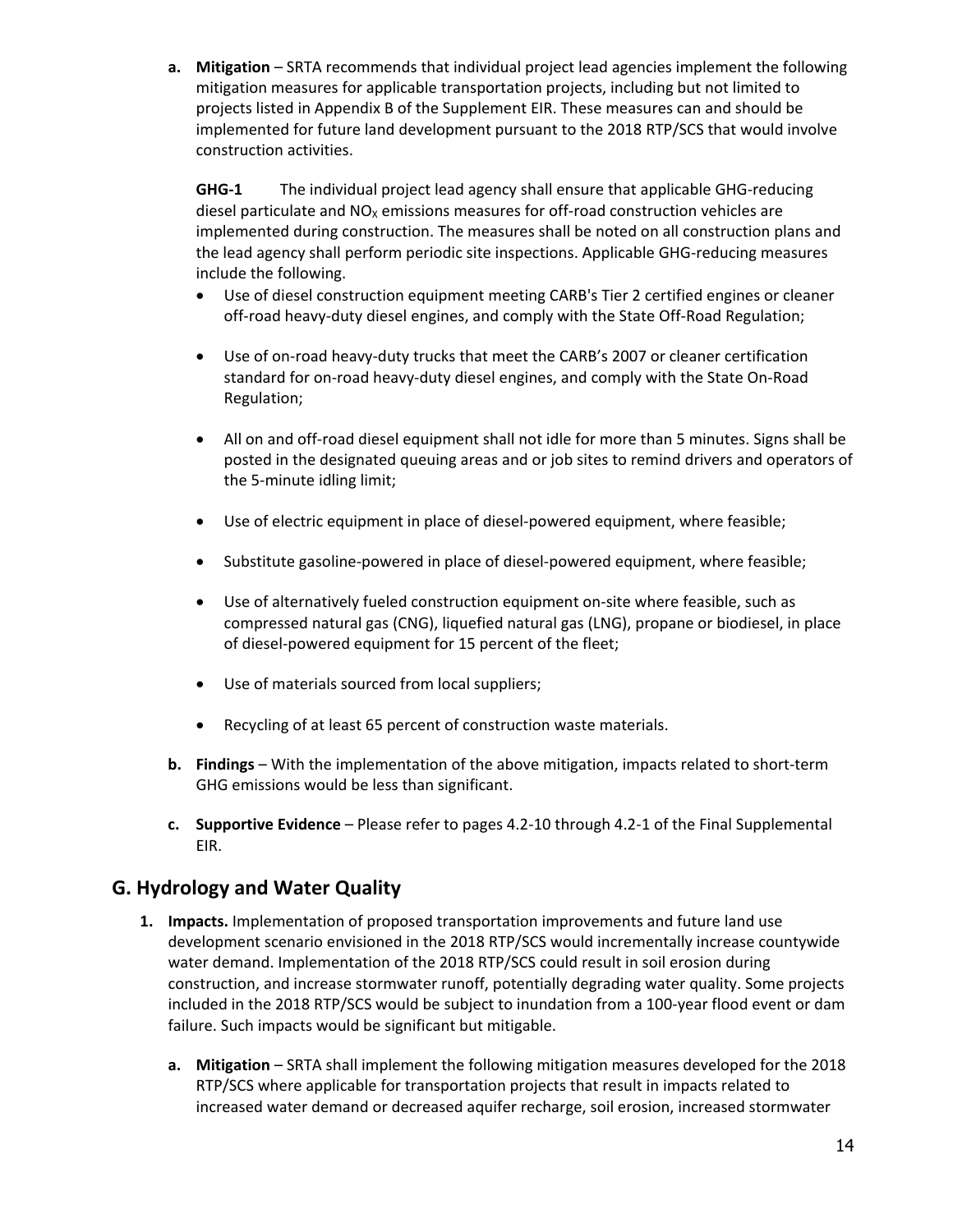runoff exceeding the capacity of a drainage system or degrading water quality, or inundation from flooding or dam failure. Cities and counties in the SRTA region can and should implement these measures, where relevant to land use projects implementing the 2018 RTP/SCS. Projectspecific environmental documents may adjust these mitigation measures as necessary to respond to site-specific conditions.:

**W-1(a)** The individual lead agency of a 2018 RTP/SCS project shall ensure that, where economically feasible, reclaimed water is used for dust suppression during construction activities. This measure shall be noted on construction plans and shall be spot checked by the lead agency.

**W-1(b)** The individual lead agency of a 2018 RTP/SCS project shall ensure that low water use landscaping (i.e., drought tolerant plants and drip irrigation) is installed. When feasible, native plant species shall be used.

**W-1(c)** The individual lead agency of a 2018 RTP/SCS project shall ensure that if feasible, landscaping associated with proposed improvements is maintained using reclaimed water.

**W-1(d)** The individual lead agency of a 2018 RTP/SCS project shall ensure that porous pavement materials are utilized, where feasible, to allow for groundwater percolation.

**W-1(e)** The individual lead agency of a 2018 RTP/SCS project that requires potable water service should coordinate with water supply system operators to ensure that the existing water supply systems have the capacity to handle the increase. If the current infrastructure servicing the project site is found to be inadequate, infrastructure improvements for the appropriate public service or utility should be provided by the project sponsor. In addition, wherever feasible, reclaimed water should be used for landscaping purposes instead of potable water.

**W-2(a)** The lead agency of a 2018 RTP/SCS project shall ensure that fertilizer/pesticide application plans for any new right-of-way landscaping are prepared to minimize deep percolation of contaminants. The plans shall specify the use of products that are safe for use in and around aquatic environments.

**W-2(b)** The lead agency of a 2018 RTP/SCS widening or roadway extension project shall ensure that the improvement directs runoff into subsurface percolation basins and traps which would allow for the removal of urban pollutants, fertilizers, pesticides, and other chemicals.

**W-2(c)** For a 2018 RTP/SCS project that would disturb at least one acre, an SWPPP shall be developed prior to the initiation of grading and implemented for all construction activity on the project site. The SWPPP shall include specific BMPs to control the discharge of material from the site and into the creeks and local storm drains. BMP methods may include, but would not be limited to, the use of temporary retention basins, straw bales, sand bagging, mulching, erosion control blankets, and soil stabilizers.

**W-3(a)** If a 2018 RTP/SCS project is located in an area with high flooding potential due to a storm event or dam inundation, the individual project lead agency shall ensure that the structure is elevated at least one foot above the 100-year flood zone elevation and that bank stabilization and erosion control measures are implemented along creek crossings.

**W-3(b)** For 2018 RTP/SCS projects within a dam failure inundation hazard zone, the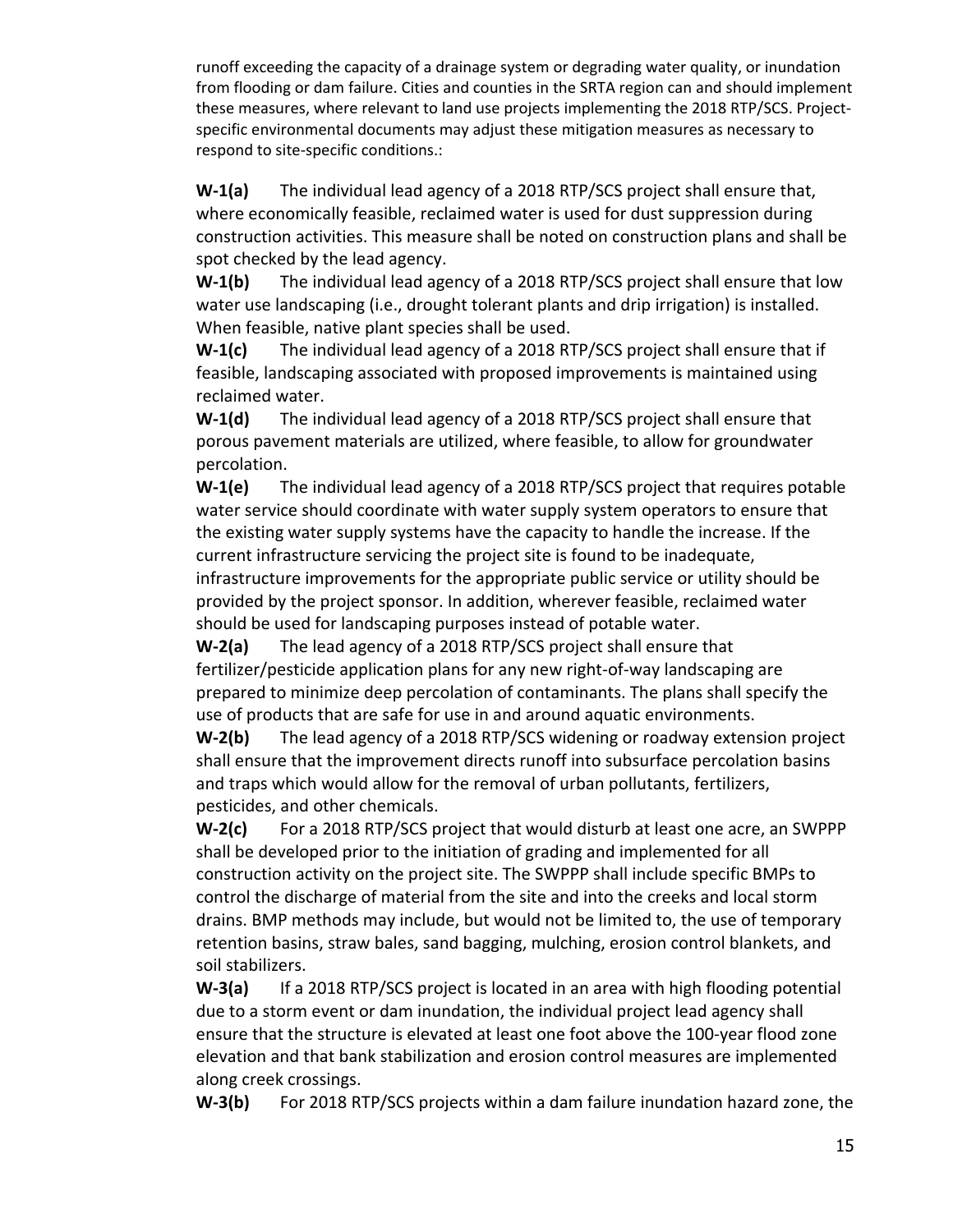project's lead agency shall ensure that a comprehensive flood risk communication strategy is developed, which would include an evacuation plan and/or an Emergency Action Plan and promote dam failure risk awareness and safety.

- **b. Findings** Implementation of the above measures would reduce potential impacts to a less than significant level.
- **c. Supportive Evidence**  Please refer to pages 36 through 39 of the Initial Study included in the Supplemental EIR as Appendix A.

#### **H. Land Use and Planning**

- **1. Impacts.** Implementation of proposed transportation improvements and the land use scenario envisioned by the 2018 RTP/SCS could result in land use conflicts with existing sensitive land uses. This is considered a significant but mitigable impact.
	- **a.** Mitigation Mitigation measures listed under Impact AQ-1 and AQ-3 in the Air Quality section would reduce localized air quality impacts. Mitigation measures listed under Impacts N-1, N-2, and N-3, in the Noise section, would reduce potential noise impacts. No mitigation is required for impacts related to dividing established communities.
	- **b. Findings** Land use compatibility impacts and related air quality and noise impacts would be less than significant with the implementation of mitigation measures referenced above.
	- **c. Supportive Evidence** Please refer to Section 4.1, *Air Quality*, on pages 4.1-10 through 4.1-14 of the Final Supplemental EIR, and page 44 through 46 of the Initial Study included in the Supplemental EIR as Appendix A.
- **2. Impacts.** Implementation of proposed transportation improvements and the land use scenario envisioned by the 2018 RTP/SCS could temporarily and/or permanently displace or disrupt existing residences and businesses. This is considered a significant but mitigable impact.
	- **a. Mitigation** SRTA recommends that individual project lead agencies implement the following mitigation measures for applicable transportation projects that may result in potential impacts relating to temporary disturbance to and/or permanent displacement of residences and businesses.

**LU-2(a)** The project lead agency of RTP projects with the potential to displace residences or businesses should assure that project-specific environmental reviews consider alternative alignments and developments that avoid or minimize impacts to nearby residences and businesses.

**LU-2(b)** Where project-specific reviews identify displacement or relocation impacts that are unavoidable, the individual project lead agency should ensure that all applicable local, state, and federal relocation programs are used to assist eligible persons to relocate. In addition, the lead agency shall review the proposed construction schedules to ensure that adequate time is provided to allow affected businesses to find and relocate to other sites. LU-2(c) For all RTP projects that could result in temporary lane closures or access blockage during construction, a temporary access plan should be implemented by the lead agency to ensure continued access to affected cyclists, businesses, and homes. Appropriate signs and safe access shall be guaranteed during project construction to ensure that businesses remain open.

**b. Findings** -Implementation of recommended measures would mitigate impacts relating to temporary disturbance and long-term displacement to a less than significant level.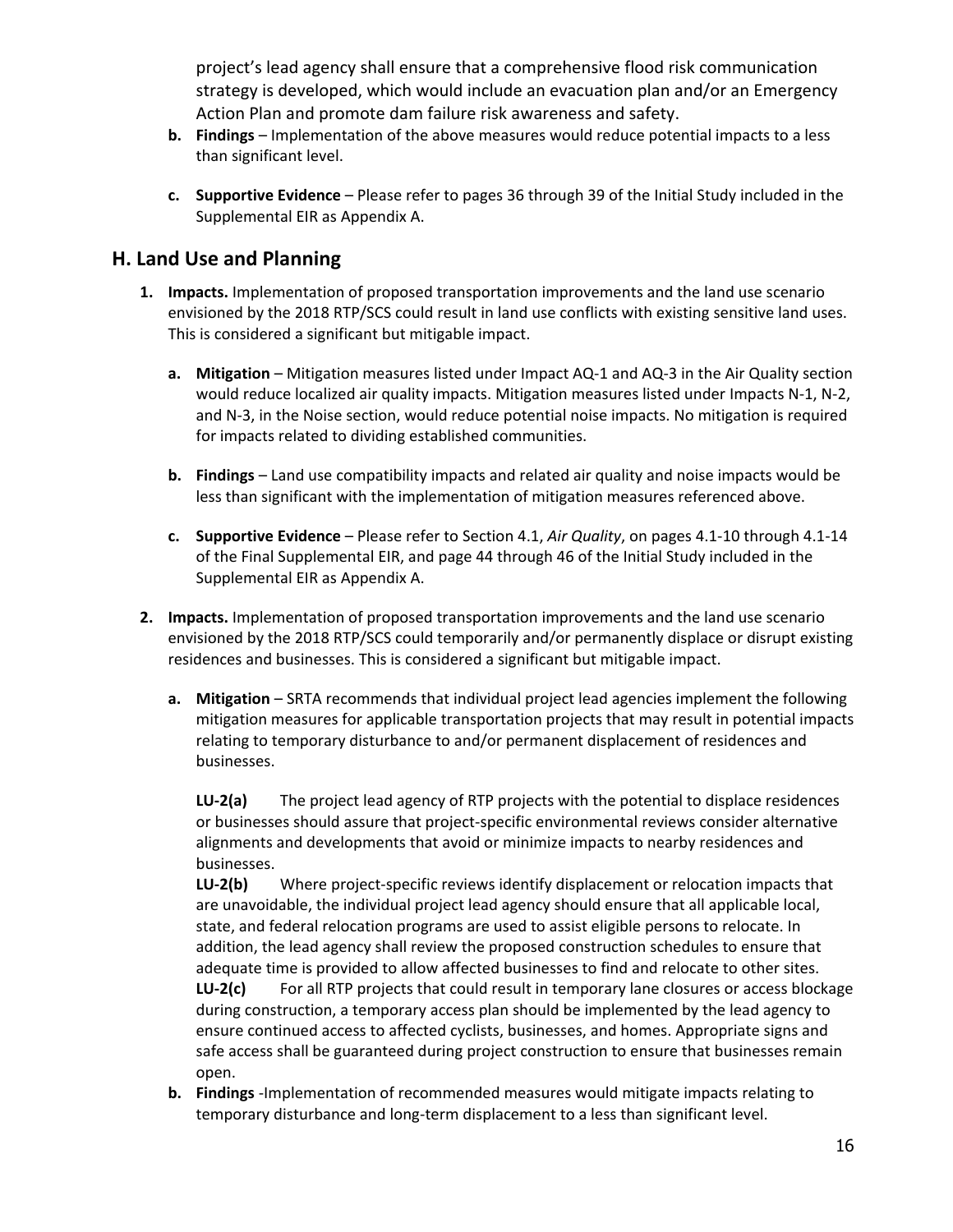**c. Supportive Evidence** - Please refer to pages 40 through 41 of the Initial Study included in the Supplemental EIR as Appendix A.

#### **I. Noise**

- **1. Impact N-1.** Construction activity associated with transportation improvement projects and development envisioned by the 2018 RTP/SCS would create temporary noise level increases in discrete locations throughout the County. Impacts would be significant but mitigable.
	- **a. Mitigation** –SRTA recommends that individual project lead agencies implement the following mitigation measures for applicable transportation projects. These measures can and should be implemented for all projects developed pursuant to the 2018 RTP/SCS that would result in temporary construction noise and/or vibration impacts. Project-specific environmental impacts may require these mitigation measures be revised or expanded in response to sitespecific conditions:

**N-1(a)** Lead agencies of 2018 RTP/SCS projects shall ensure that, where residences or other noise sensitive uses are located within 800 feet of construction sites, appropriate measures shall be implemented to ensure consistency with local noise ordinance requirements relating to construction. Specific techniques may include, but are not limited to, restrictions on construction timing, use of sound blankets on construction equipment, and the use of temporary walls and noise barriers to block and deflect noise.

**N-1(b)** For any project the requires pilings and is located within 800 feet of sensitive receptors, the project lead agencies shall require the use of pile drilling techniques instead, where feasible. This shall be accomplished through the placement of conditions on the project during its individual environmental review.

**N-1 (c)** Lead agencies shall ensure that equipment and trucks used for project construction utilize the best available noise control techniques (including mufflers, use of intake silencers, ducts, engine enclosures and acoustically attenuating shields or shrouds). **N-1(d)** Lead agencies shall ensure that impact equipment (e.g., jack hammers, pavement breakers, and rock drills) used for project construction be hydraulically or electrically powered, wherever feasible, to avoid noise associated with compressed air exhaust from pneumatically powered tools. Where the use of pneumatically powered tools is unavoidable, use of an exhaust muffler (reduces noise by up to 10 dBA) or external jackets (reduces noise by up to 5 dBA.) is encouraged. Whenever feasible, use of quieter procedures, such as drilling is encouraged.

**N-1(e)** Locate stationary noise sources as far from sensitive receptors as possible. Stationary noise sources that must be located near existing receptors will be adequately muffled.

- **b. Findings** With the implementation of local noise control requirements and mitigation measures listed above, impacts would be reduced to a less than significant level.
- **c. Supportive Evidence** Please refer to pages 43 through 45 of the Initial Study included in the Supplemental EIR as Appendix A.
- **2. Impacts.** Implementation of the 2018 RTP/SCS would increase traffic-generated noise levels on highways and roadways which could expose sensitive receptors to noise in excess of normally acceptable levels. This is a significant but mitigable impact.
	- **a. Mitigation** SRTA recommends that individual project lead agencies implement the following mitigation measures for applicable transportation projects. These measures can and should be implemented for all projects developed pursuant to the 2018 RTP/SCS that would result in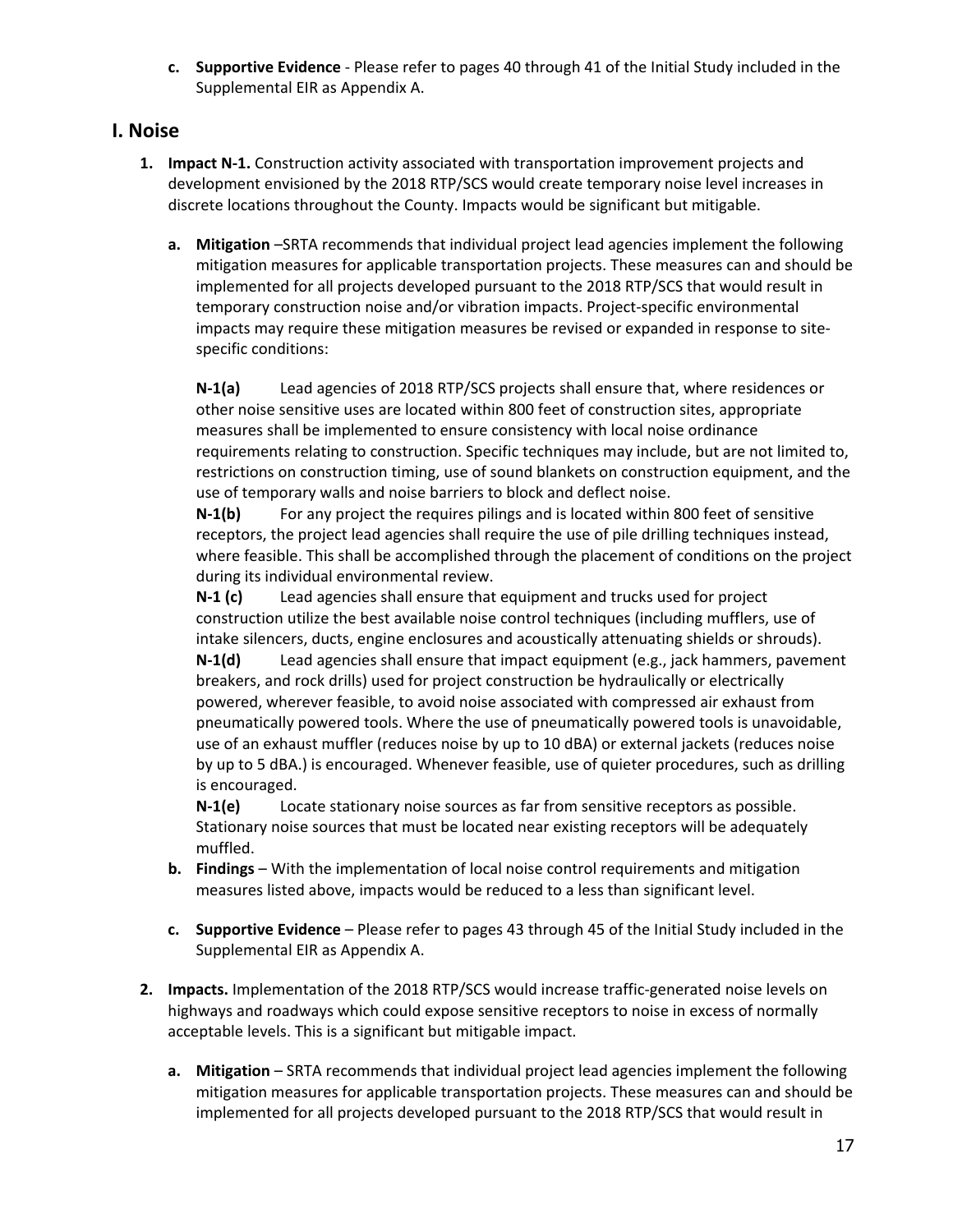traffic-related noise impacts. Project-specific environmental impacts may require these mitigation measures be revised or expanded in response to site-specific conditions:

**N-2(a)** Lead agencies of 2018 RTP/SCS projects that would result in noise exceeding normally acceptable levels shall complete detailed noise assessments using applicable guidelines (e.g., Federal Transit Administration Transit Noise and Vibration Impact Assessment for rail and bus projects and the California Department of Transportation Traffic Noise Analysis Protocol for roadway projects). The individual project lead agency shall ensure that a noise survey is conducted to determine potential alternate alignments which allow a greater distance from, or greater buffering of, noise-sensitive areas. The noise survey shall be sufficient to indicate existing and projected noise levels, to determine the amount of attenuation needed to reduce potential noise impacts to applicable state and local standards. This shall be accomplished during the project's individual environmental review as necessary.

**N-2(b)** Where new or expanded roadways or transit are found to expose receptors to noise exceeding normally acceptable levels, the individual project lead agency shall consider various sound attenuation techniques. The preferred methods for mitigating noise impacts will be the use of appropriate setbacks and sound attenuating building design, including the retrofit of existing structures with sound attenuating building materials where feasible. In instances where the use of these techniques is not feasible, the use of sound barriers (earthen berms, sound walls, or some combination of the two) will be considered. Long expanses of walls or fences should be interrupted with offsets and provided with accents to prevent monotony. Landscape pockets and pedestrian access through walls should be provided. Whenever possible, a combination of elements should be used, including open grade paving, solid fences, walls, and, landscaped berms. Determination of appropriate noise attenuation measures will be assessed on a case-by-case basis during a project's individual environmental review pursuant to the regulations of the applicable lead agency.

- **b. Findings** Implementation of the recommended programmatic measures would reduce potential impacts to a less than significant level.
- **c. Supportive Evidence** Please refer to pages 43 through 44 of the Initial Study included in the Supplemental EIR as Appendix A.
- **3. Impact N-3.** The proposed 2018 RTP/SCS land use scenario would encourage infill development, which may place sensitive receptors in areas with unacceptable noise levels. This is a significant but mitigable impact.
	- **a. Mitigation**  SRTA recommends that individual project lead agencies implement the following mitigation measure for applicable transportation projects located in close proximity to noise sensitive uses that would result in impacts related noise exposure.

**N-3** If a 2018 RTP/SCS project is located in an area with exterior ambient noise levels above local noise standards or in an area with potential cumulative noise levels above local noise standards (based on traffic volumes from regionally adopted travel demand model), the individual project lead agency shall ensure that a noise study is conducted to determine existing and projected noise levels and feasible attenuation measures needed to reduce potential noise impacts to such uses to an exterior and interior noise level below local standards. Such measures may include but are not limited to: dual-paned windows, solid core exterior doors with perimeter weather stripping, air condition system so that windows and doors may remain closed and situating exterior doors away from roads. This shall be accomplished during the project's individual environmental review.

**b. Findings** – Compliance with local general plans and implementation of the programmatic mitigation measure would reduce potential impacts to a less than significant level.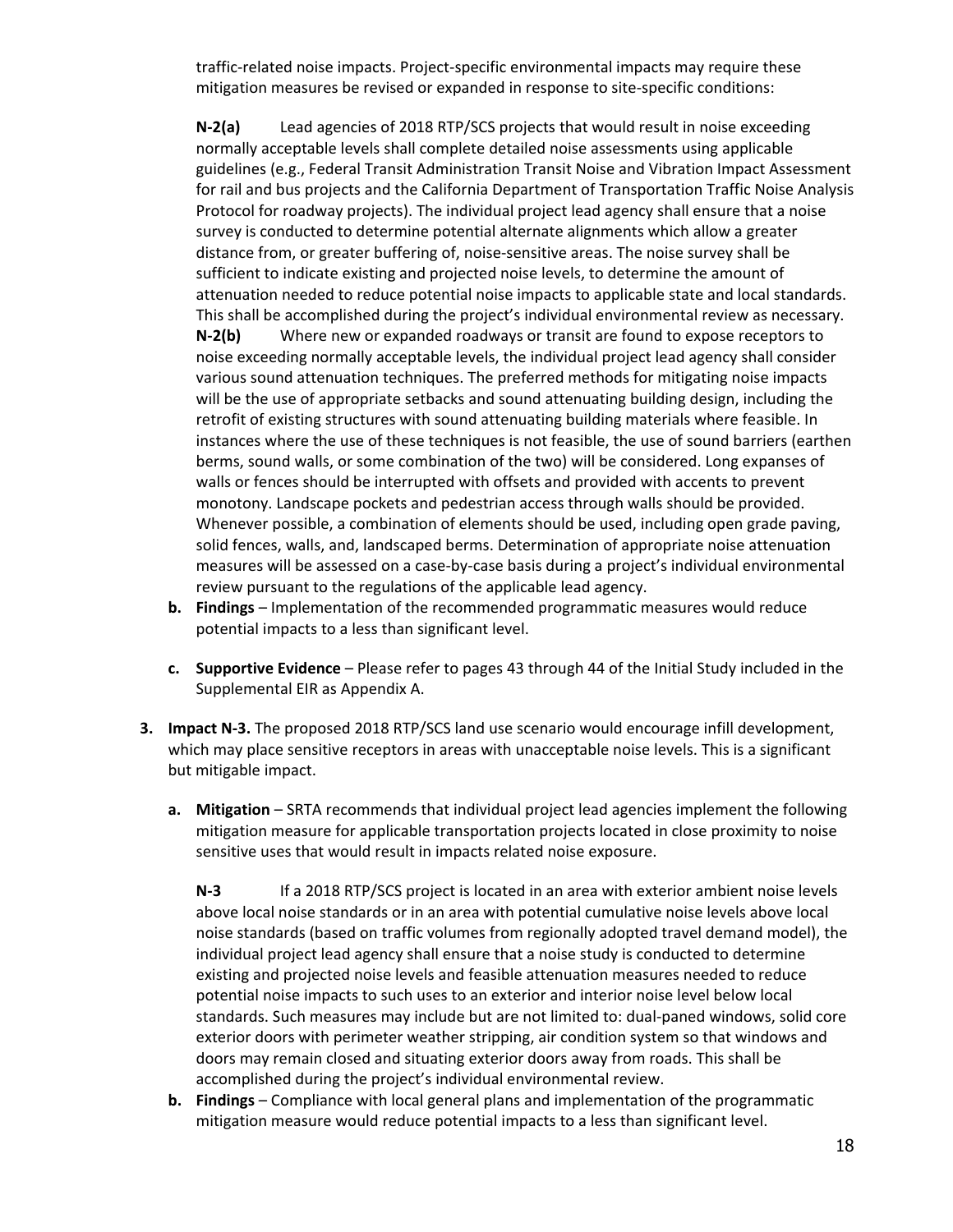**c. Supportive Evidence** – Please refer to page 45 of the Initial Study included in the Supplemental EIR as Appendix A.

# **J. Tribal Cultural Resources**

- **1. Impact TCR-1.** Implementation of proposed transportation improvements and future projects included in the land use scenario envisioned in the 2018 RTP/SCS has the potential to impact tribal cultural resources. Impacts would be less than significant with mitigation incorporated.
	- **a. Mitigation** SRTA recommends that individual project lead agencies implement the following mitigation measures for applicable transportation projects, including but not limited to projects included in Appendix B. These measures can and should be implemented for future land development pursuant to the 2018 RTP/SCS that would result in impacts to tribal cultural resources.

**TCR-1(a) Identified Tribal Cultural Resources Impact Minimization.** Implementing agencies shall comply with AB 52, which may require formal tribal consultation. If the implementing agency determines that a project may cause a substantial adverse change to a tribal cultural resource, they shall implement mitigation measures identified in the consultation process required under PRC Section 21080.3.2, or shall implement the following measures where feasible to avoid or minimize the project-specific significant adverse impacts:

- Avoidance and preservation of the resources in place, including, but not limited to: designing and building the project to avoid the resources and protect the cultural and natural context, or planning green space, parks, or other open space to incorporate the resources with culturally appropriate protection and management criteria.
- Treating the resource with culturally appropriate dignity, taking into account the tribal cultural values and meaning of the resource, including, but not limited to, the following:
	- o Protecting the cultural character and integrity of the resource
	- o Protecting the traditional use of the resource
	- o Protecting the confidentiality of the resource
- Establishment of permanent conservation easements or other culturally appropriate property management criteria for the purposes of preserving or utilizing the resources or places.
- Native American monitoring by the appropriate tribe during soil disturbance for all projects in areas identified as sensitive for potential tribal cultural resources and/or in the vicinity (within 100 feet) of known tribal cultural resources

**TCR-1(b) Unanticipated Tribal Cultural Resources Impact Minimization.** If potential tribal cultural resources are encountered during ground-disturbing activities, work in the immediate area must halt and the appropriate tribal representative(s), the implementing agency, and an archaeologist meeting the Secretary of the Interior's Professional Qualifications Standards for archaeology (National Park Service [NPS] 1983) shall be contacted immediately to evaluate the find. If in consultation with the implementing agency, the archaeologist and/or tribal representative determines the discovery to be a tribal cultural resource and thus, significant under CEQA, a mitigation plan shall be prepared and implemented in accordance with state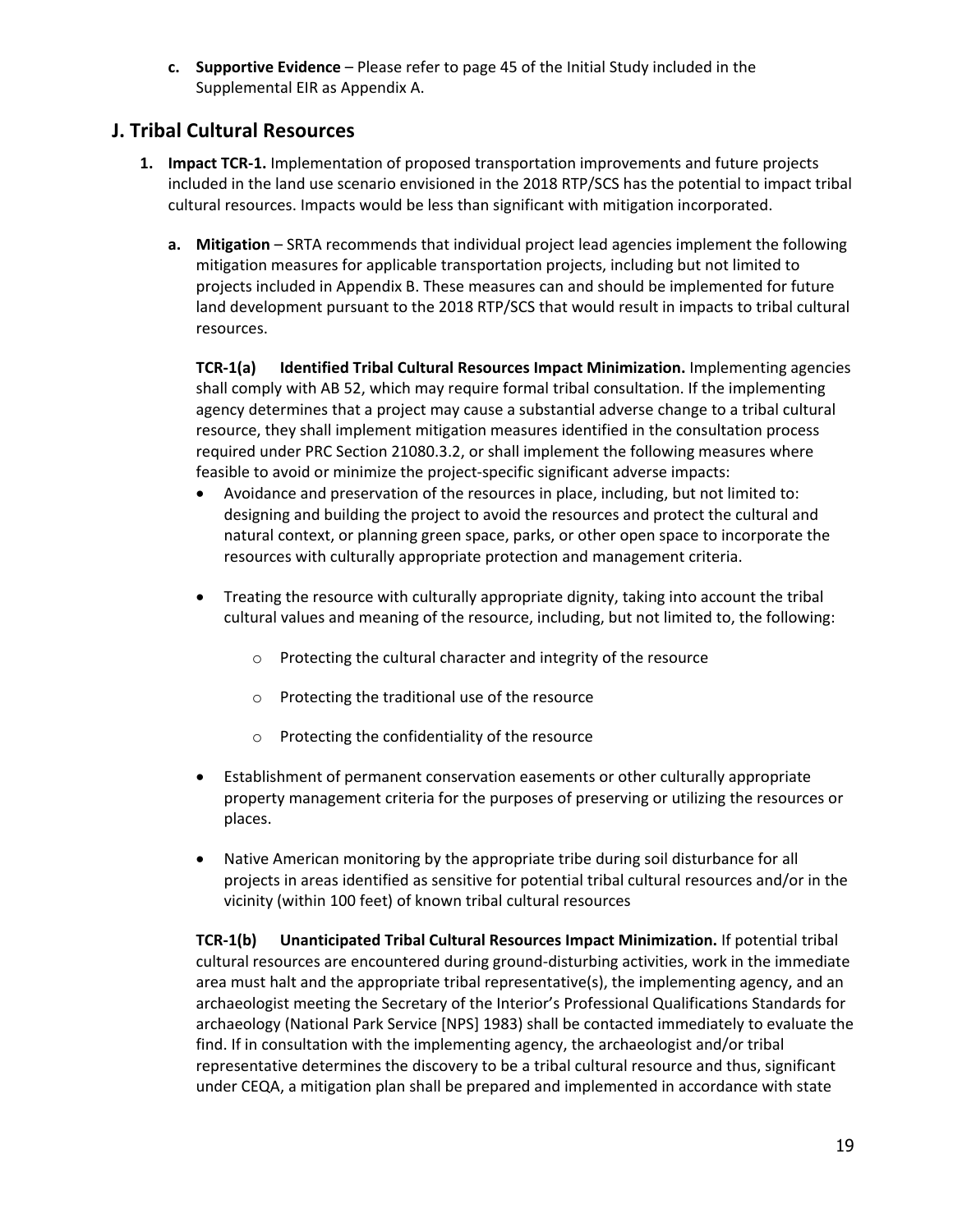guidelines and in consultation with tribal representatives. If the resource cannot be avoided, a mitigation plan shall be developed to address tribal concerns.

- **b. Findings** Mitigation Measure TCR-1(a) would require implementation of mitigation identified through tribal consultation or other feasible mitigation to avoid impacts to identified tribal cultural resources. These measures would protect the resource's character, traditional use, and confidentiality. Mitigation Measure TCR-1(b) would ensure that impacts to unanticipated tribal cultural resources activities would be mitigated in consultation with tribal representatives. Implementation of the above measures would reduce impacts to tribal cultural resources to a less than significant level.
- **c. Supportive Evidence** Please refer to Section 4.5, *Tribal Cultural Resources*, on pages 4.5-3 through 4.5-4 of the Final Supplemental EIR.

## **V. FINDINGS FOR IMPACTS IDENTIFIED AS SIGNIFICANT AND UNAVOIDABLE**

SRTA hereby finds that mitigation measures that have been identified in the Supplemental EIR that will lessen the following significant environmental impacts but not to a less than significant level. These findings are based on the discussion of impacts in the detailed issue area analyses in the Initial Study prepared for the 2018 RTP/SCS, Section 4.0 of the Supplemental EIR, and relevant responses to comments in the Final Supplemental EIR.

The findings below are for impacts, where implementation of the Project may result in the following significant, unavoidable environmental impacts:

#### **A. Agriculture and Forestry Resources**

- **1. Impacts.** Implementation of proposed transportation improvements and the land use scenario envisioned by the 2018 RTP/SCS could result in the conversion of agricultural lands including Prime Farmland and lands under Williamson Act contract to non-agricultural uses. This is considered a significant and unavoidable impact.
	- **a. Mitigation** SRTA recommends that individual project lead agencies implement the following mitigation measures for applicable transportation projects that may result in impacts to agricultural lands. Project-specific environmental impacts conducted by a lead agency for an applicable transportation project may require these mitigation measures be revised or expanded in response to site-specific conditions:

**LU-5(a)** When new roadway extensions or widenings are planned, the individual project lead agency should assure that project-specific environmental reviews consider alternative alignments that reduce or avoid impacts to Prime Farmlands.

**LU-5(b)** Rural roadway alignments shall follow property lines to the extent feasible, to minimize impacts to the agricultural production value of any specific property. Farmers should be compensated for the loss of agricultural production at the margins of lost property, based on the amount of land deeded as road right-of-way, as a function of the total amount of production on the property.

**LU-5(c)** Individual project lead agencies should consider corridor realignment, buffer zones, setbacks, and fencing to reduce conflict between agricultural lands and neighboring uses.

**LU-5(d)** Quantify the potential for direct conversion of Important Farmland using the Land Evaluation and Site Assessment (LESA) model or a similar quantitative tool.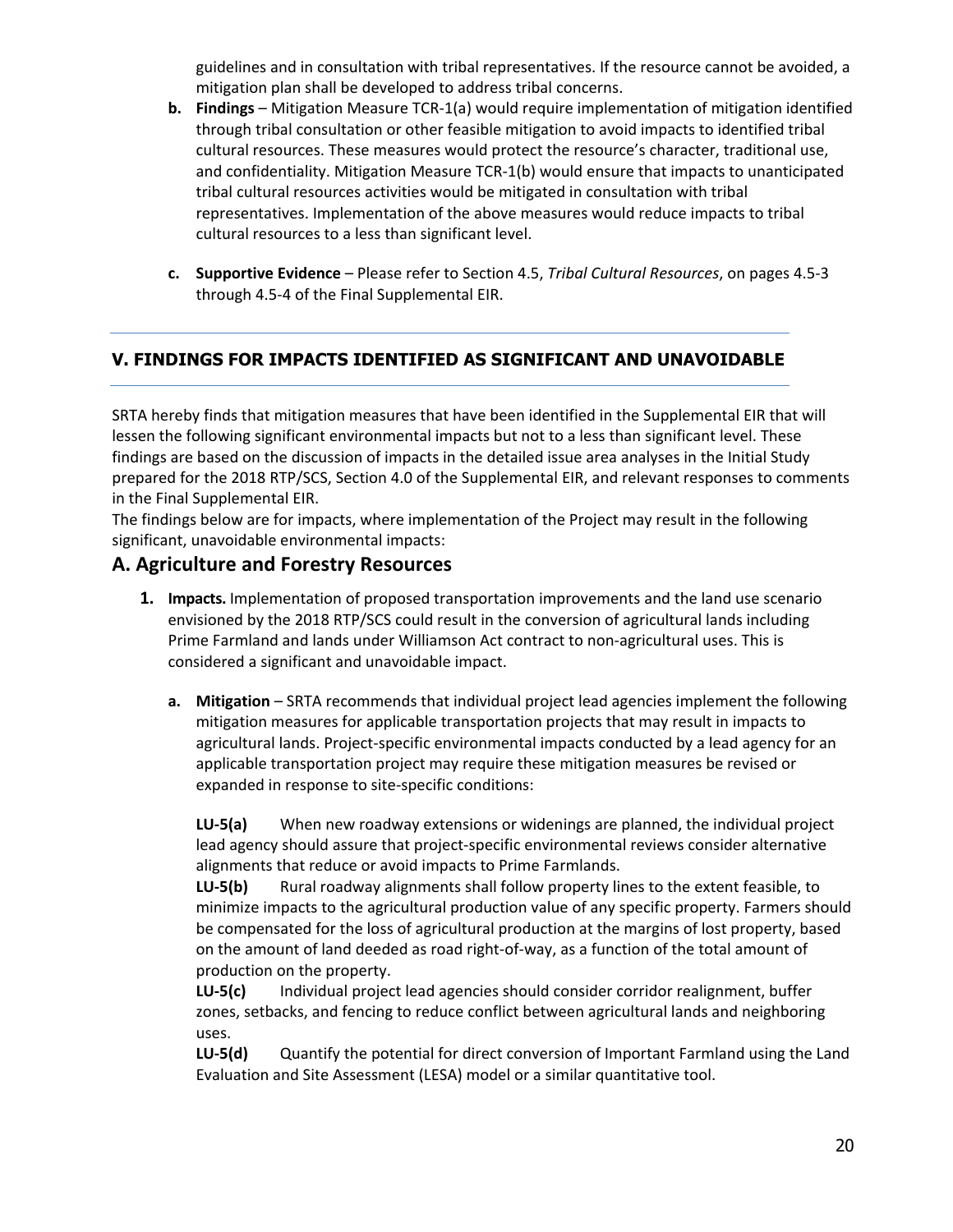**LU-5(e)** Compensate for conversion impacts to Prime Farmland by purchasing agricultural conservation easements (ACE) or funding the acquisition of agricultural mitigation lands through an appropriate land trust.

**LU-5(f)** Individual project lead agencies should conduct an analysis of potential conflicts with Williamson Act contracts at the project level, consistent with the State CEQA Guidelines. If the impacts of the proposed roadway projects on Williamson Act contract lands are determined to be significant, implement the following measures to reduce the impacts to a less-than-significant level:

- a. Design the proposed roadway projects to avoid or minimize the displacement of current and reasonably foreseeable agricultural operations from affected Williamson Act contract lands.
- b. Where it has been determined that cancellation of a Williamson Act contract for a parcel, or a portion of a parcel, may result in impacts to Prime or Important Farmland, Mitigation Measure LU-5(a) shall be implemented.
- **b. Findings** Although the above measures would reduce impacts to Prime Farmland and lands under Williamson contract to the degree feasible, such impacts cannot be fully mitigated due to the potential conversion to non-agricultural use. Impacts from individual projects will need to be addressed on a case-by-case basis; however, because impacts to individual Prime Farmland and lands under Williamson contract cannot be assumed to be less than significant, agricultural impacts are considered significant and unavoidable.
- **c. Supportive Evidence** Please refer to pages 4 through 6 of the Initial Study included in the Supplemental EIR as Appendix A.

#### **B. Air Quality**

- **1. Impact AQ-4.** Re-entrained dust from transportation sources has the potential to increase airborne particulate matter levels in Shasta County. The 2018 RTP/SCS would increase VMT and vehicle speeds in Shasta County relative to both baseline and 2040 No Project conditions, which would contribute to greater levels of re-entrained dust from roadway activity. This impact would be significant and unavoidable.
	- **a. Mitigation** The 2018 RTP/SCS includes policies, alternative transportation projects, and transportation demand management projects that would encourage the use of transportation modes other than passenger vehicles. The 2018 RTP/SCS would also incorporate Mitigation Measure AQ-1, which would reduce re-entrained dust generated by off-road construction activities. Nonetheless, implementation of the 2018 RTP/SCS would result in greater total VMT and higher vehicle speeds when compared to baseline or 2040 conditions without the 2018 RTP/SCS. There are no feasible mitigation measures to substantially reduce re-entrained dust from on-road vehicle activity, and, as discussed in Section 4.4, *Transportation and Circulation*, there are no feasible mitigation measures to reduce VMT.
	- **b. Findings** –This impact would remain significant and unavoidable. No additional mitigation measures to reduce this impact to less-than-significant levels are feasible.
	- **c. Supportive Evidence** Please refer to Section 4.1, *Air Quality*, on pages 4.1-14 through 4.1-15 of the Final Supplemental EIR.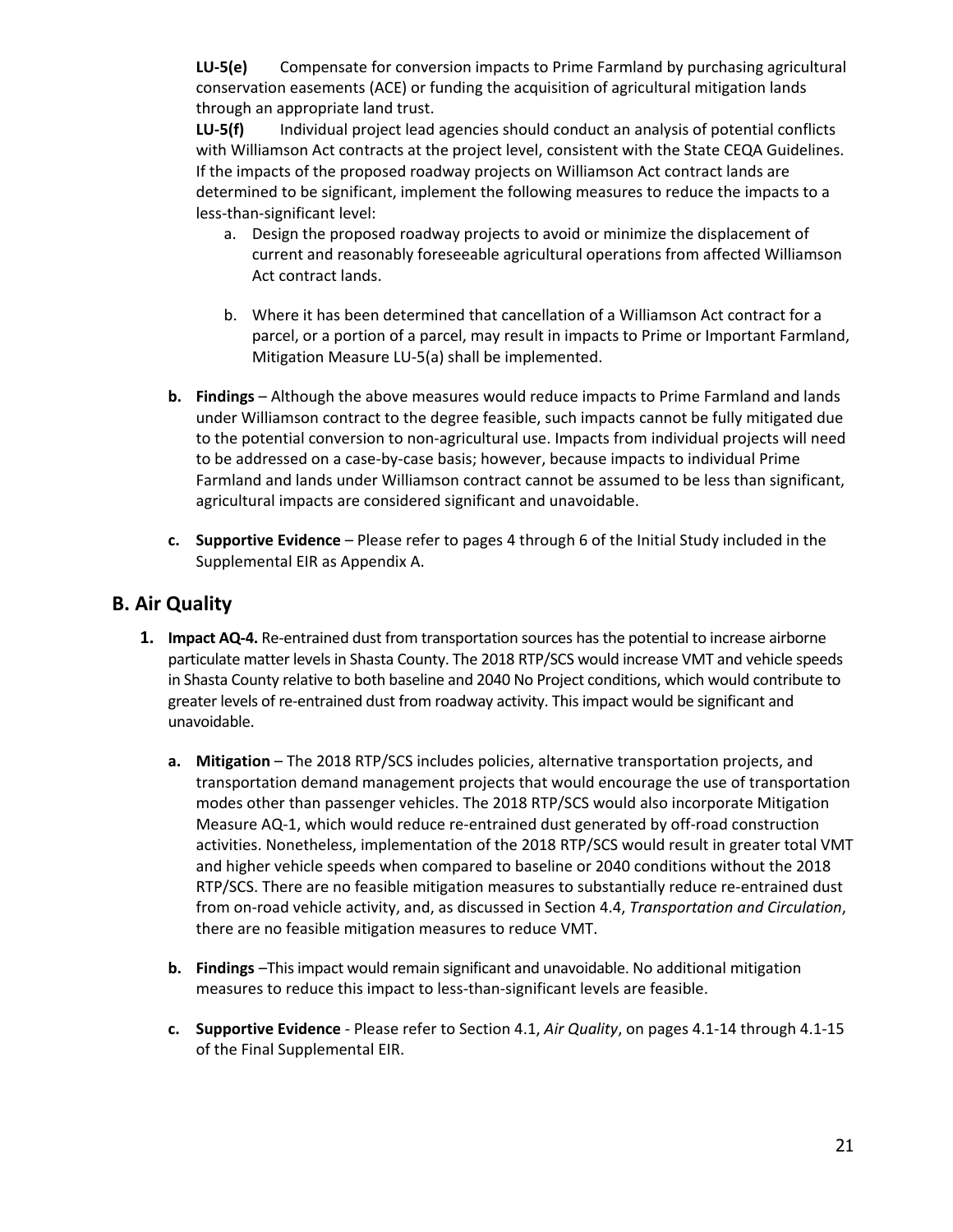## **C. Biological Resources**

- **1. Impacts.** Implementation of transportation improvements proposed, and the land use scenario envisioned by the 2018 RTP/SCS may interfere with the movement of a native resident or migratory fish or wildlife species or with an established native resident or migratory wildlife corridors. This impact would be significant and unavoidable.
	- **a. Mitigation** SRTA recommends that individual project lead agencies implement the following mitigation measures for applicable transportation projects, including but not limited to those projects identified under the 2018 RTP/SCS. These measures can and should be implemented for future land development pursuant to the 2018 RTP/SCS that would result in impacts to wildlife movement or migratory wildlife corridors.

**B-3(a)** All projects including long segments of fencing and lighting shall be designed to minimize impacts to wildlife. Fencing shall not block wildlife movement through riparian or other natural habitat. Where fencing is required for public safety concerns, the fence shall be designed in consultation with CDFW and to permit wildlife movement by incorporating design features such as:

- A minimum of 16 inches between the ground and the bottom of the fence to provide clearance for small animals;
- A minimum 12 inches between the top two wires, or top the fence with a wooden rail, mesh, or chain link instead of wire to prevent animals from becoming entangled; and
- If privacy fencing is required near open space areas, openings at the bottom of the fence measure at least 16 inches in diameter shall be installed at reasonable intervals to allow wildlife movement

If fencing must be designed in such a manner that wildlife passage would not be permitted, wildlife crossing structures shall be incorporated into the project design as appropriate and in consultation with CDFW.

Similarly, lighting installed as part of any project shall be designed to be minimally disruptive to wildlife. This may be accomplished through the use of hoods to direct light away from natural habitat, using low-intensity lighting, and using as few lights as necessary to achieve the goals of the project. Lighting for trails and bridges that would overspill onto rivers and/or streams that are known to support anadromous fish shall be approved by CDFW.

**B-3(b)** The following construction Best Management Practices (BMPs) shall be incorporated into all grading and construction plans:

- Designation of a 20 mile-per-hour speed limit in all construction areas.
- All vehicles and equipment shall be parked on the pavement, existing roads, and previously disturbed areas, and clearing of vegetation for vehicle access shall be avoided to the greatest extent feasible.
- The number of access routes, number, and size of staging areas, and the total area of the activity shall be limited to the minimum necessary to achieve the goal of the project.
- Designation of equipment washout and fueling areas to be located within the limits of grading at a minimum of 100 feet from waters, wetlands, or other sensitive resources as identified by a qualified biologist. Washout areas shall be designed to fully contain polluted water and materials for subsequent removal from the site.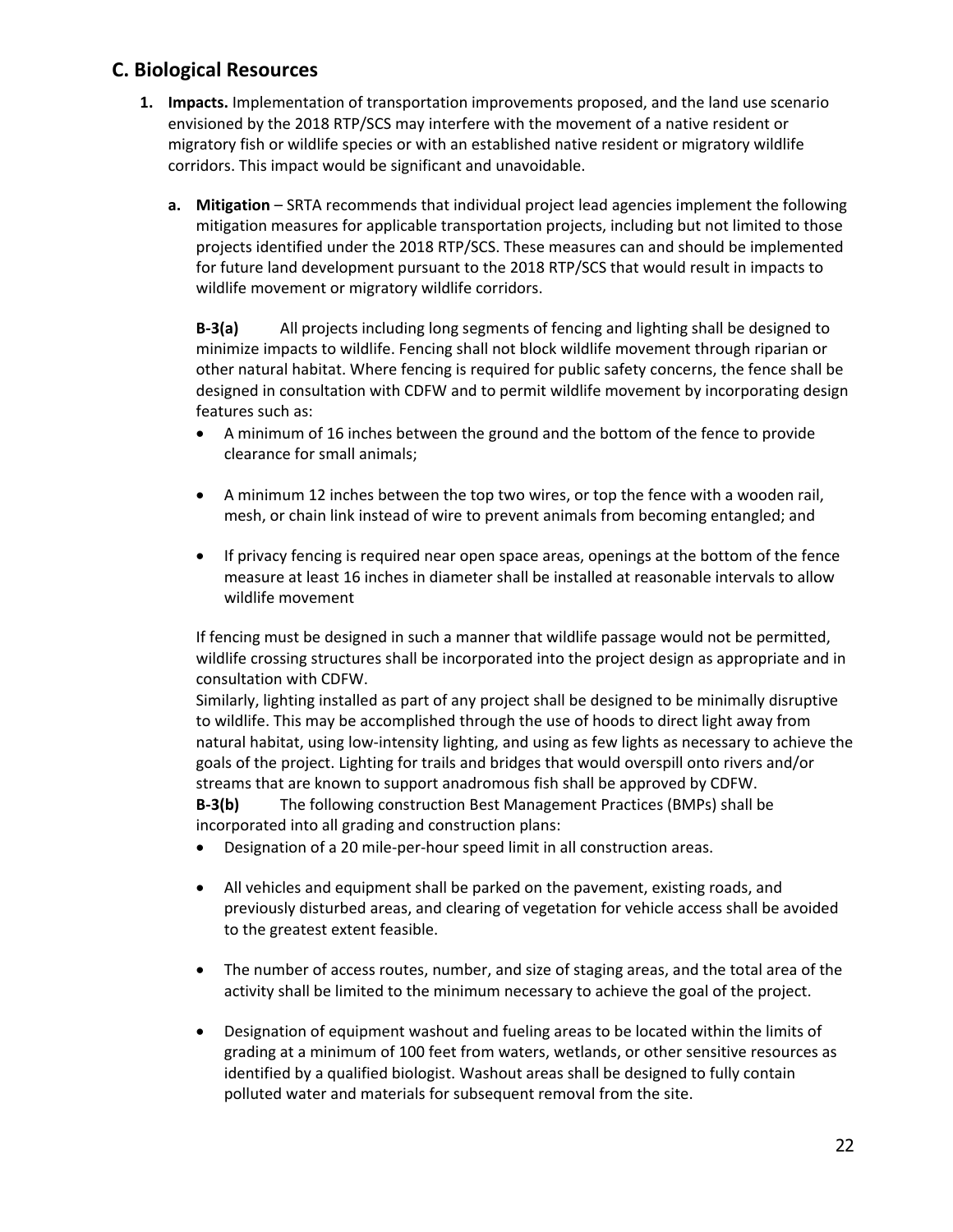- Daily construction work schedules should be limited to daylight hours only, to the extent feasible.
- Mufflers shall be used on all construction equipment and vehicles shall be in good operating condition.
- Drip pans shall be placed under all stationary vehicles and mechanical equipment.
- All trash shall be placed in sealed containers and shall be removed from the project site a minimum of once per week.
- No pets are permitted on the project site during construction.
- **b. Findings** With the implementation of the above mitigation measures, the potential for the Project to impede wildlife movement, including fish migration, would be reduced. These measures would require project fencing that is conducive to wildlife passage and lighting that minimize intrusion on wildlife behaviour and habitat. These measures also require habitat disturbance to be minimized and anthropogenic disturbances to wildlife, such as construction noise and pets, to be avoided. However, it is not possible to prevent disruption to wildlife movement completely, despite implementation of mitigation. Thus, this impact would remain significant and unavoidable. No additional mitigation measures to reduce this impact to lessthan-significant levels are feasible.
- **c. Supportive Evidence** Please refer to pages 18 through 19 of the Initial Study included in the Supplemental EIR as Appendix A.

## **D. Cultural Resources**

- **1. Impacts.** Implementation of proposed 2018 RTP/SCS could disturb known and unknown cultural resources, including historical, archaeological, and paleontological resources. Impacts to archaeological and paleontological resources would be reduced to less than significant with mitigation but impacts to historical resources would be significant and unavoidable*.*
	- **a. Mitigation** In order to provide protection of cultural resources, SRTA recommends that individual project lead agencies implement the following mitigation measures for applicable transportation projects, including but not limited to those projects identified under the 2018 RTP/SCS:

**CR-1(a)** The project lead agency of a 2018 RTP/SCS project involving earth disturbance, the installation of pole signage or lighting, or construction of permanent above-ground structures or roadways shall ensure that the following elements are included in the project's individual environmental review:

1. Prior to construction, a map defining the Area of Potential Effects (APE) shall be prepared on a project by project basis for 2018 RTP/SCS improvements which involve earth disturbance, the installation of pole signage or lighting, or construction of permanent above ground structures. This map will indicate the areas of primary and secondary disturbance associated with construction and operation of the facility and will help in determining whether known archaeological, paleontological or historical resources are located within the impact zone. 2. A preliminary study of each project area, as defined in the APE, shall be completed to determine whether or not the project area has been studied under an earlier investigation, and to determine the impacts of the previous project.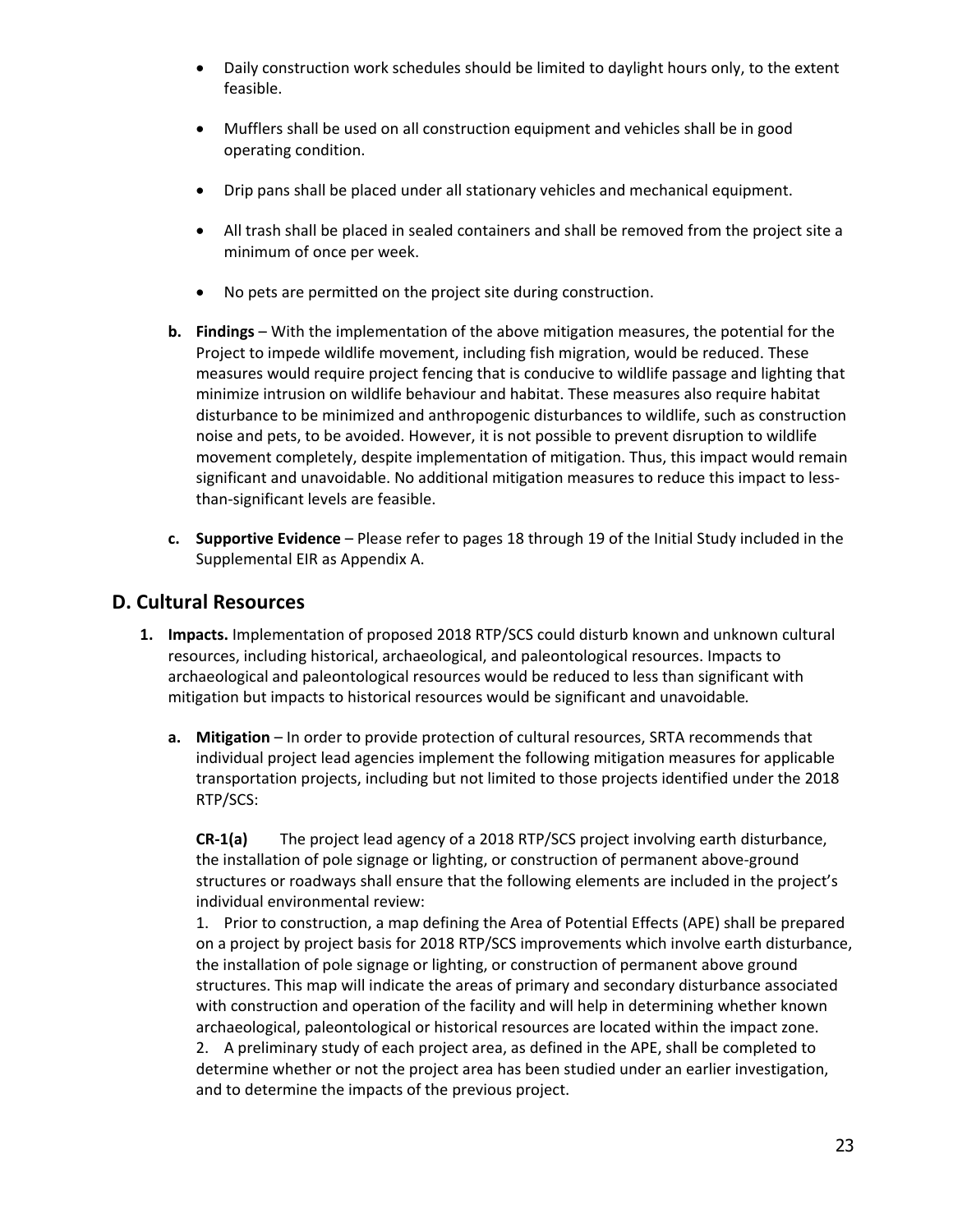3. If the results of the preliminary studies indicate additional studies are necessary; development of field studies and/or other documentary research shall be developed and completed (Phase I studies). Negative results would result in no additional studies for the project area.

4. Based on the positive results of the Phase I studies, an evaluation of identified resources shall be completed to determine the potential eligibility/ significance of the resources (Phase II studies).

5. Based on the evaluations of the Phase II studies, if necessary Phase II mitigation studies shall be coordinated with the Office of Historic Preservation, as the research design will require review and approval from the OHP. In the case of prehistoric or Native American related resources, the Native American Heritage Commission and/or local representatives of the Native American population shall be contacted and permitted to respond to the testing/mitigation programs.

**CR-1(b)** If development of the proposed improvement requires the presence of an archaeological, Native American, or paleontological monitor, the individual project lead agency shall ensure that a Native American monitor, certified archaeologist, and/or certified paleontologist, as applicable, monitor the grading and/or other initial ground altering activities. The schedule and extent of the monitoring will depend on the grading schedule and/or extent of the ground alterations. This requirement can be accomplished through placement of conditions on the project by the local jurisdiction during the individual environmental review.

**CR-1(c)** The individual project lead agency shall ensure that materials recovered over the course of any given improvement are adequately cleaned, labeled, and curated at a recognized repository. This requirement can be accomplished through placement of conditions on the project by the local jurisdiction during the individual environmental review. **CR-1(d)** The individual project lead agency shall ensure that mitigation for potential impacts to significant cultural resources includes one or more of the following:

- Realign the project right-of-way (avoidance; the most preferable method).
- Cap the site and leave it undisturbed.
- Address structural remains with respect to NRHP guidelines (Phase III studies).
- Relocate structures per NRHP guidelines.
- Create interpretative facilities at the site.
- Develop measures to prevent vandalism.

These measures can be accomplished through placement of conditions on the project by the local

jurisdiction during the individual environmental review.

**b. Findings** – Implementation of the above measures would reduce potential impacts to archaeological and paleontological resources to a less than significant level. Implementation of the above measures would reduce potential impacts to historic structures. However, because redevelopment or demolition that may be required to implement transportation improvements may result in the permanent loss of historic structures, impacts would be significant and unavoidable. No additional mitigation measures to reduce this impact to historical resources to less-than-significant levels are feasible.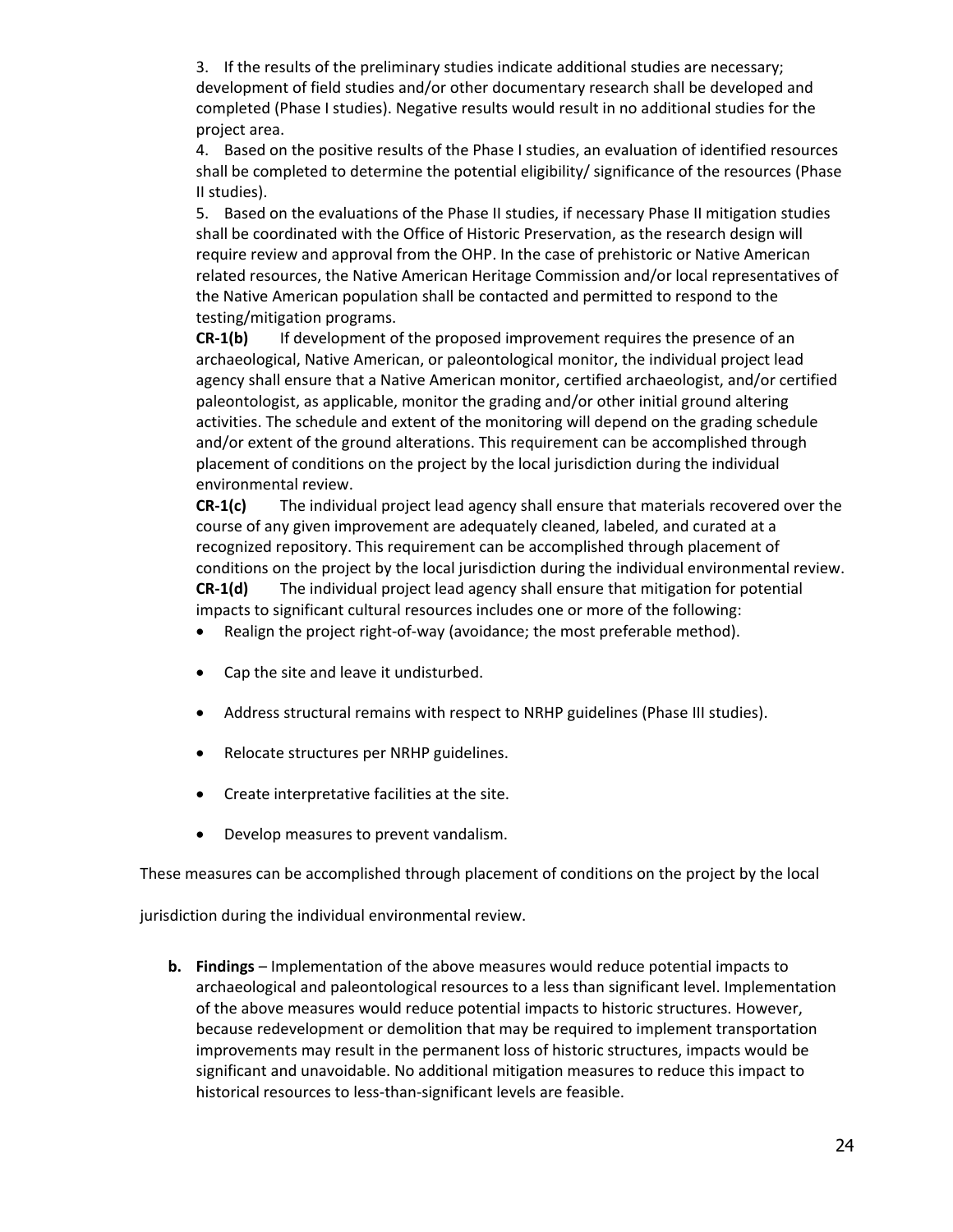**c. Supportive Evidence** – Please refer to page 20 to 22 of the Initial Study included in the Supplemental EIR as Appendix A.

## **E. Hazards and Hazardous Materials**

- **1. Impact HAZ-1.** The 2018 RTP/SCS includes land development and transportation projects within areas of moderate, high, and very high fire hazard severity zones. Infill development emphasized in the 2018 RTP/SCS and existing regulations and programs would reduce the vulnerability of people and structures to wildland fires. However, a significant risk of loss, injury, or death from wildland fires would be possible given the fire hazard across Shasta County. Impacts would be significant and unavoidable.
	- **a. Mitigation** SRTA shall implement the following mitigation measure developed for the 2018 RTP/SCS where applicable for transportation projects that result in impacts related to wildland fire. Cities and counties in the SRTA region can and should implement these measures, where relevant to land use projects implementing the 2018 RTP/SCS. Project-specific environmental documents may adjust these mitigation measures as necessary to respond to site-specific conditions.

**HAZ-1 Wildland Fire Risk Reduction.** If an individual transportation or land use project included in the 2018 RTP/SCS is located within the wildland-urban interface or areas favorable for wildland fires such that project-specific CEQA analysis finds a significant risk of loss, injury or death from fire, the implementing agency shall require appropriate mitigation to reduce the risk. Examples of mitigation to reduce the risk of loss, injury or death from wildlife include, but are not limited to:

- Require adherence to the local hazards mitigation plan, as well as the local general plan policies and programs aimed at reducing the risk of wildland fires through land use compatibility, training, sustainable development, brush management, public outreach and service standards for fire departments.
- Encourage the use of fire-resistant vegetation native to the SRTA region and/or the local microclimate of the project site and discourage the use of fire-prone species especially non-native, invasive species such as pampas grass or giant reed.
- Require a fire safety plan be submitted to and approved by the local fire protection agency. The fire safety plan shall include all of the fire safety features incorporated into the project and the schedule for implementation of the features. The local fire protection agency may require changes to the plan or may reject the plan if it does not adequately address fire hazards associated with the project as a whole or the individual phase of the project.
- Prohibit certain project construction activities with the potential to ignite wildland fires during red-flag warnings issued by the National Weather Service for the project site location. Example activities that should be prohibited during red-flag warnings include welding and grinding outside of enclosed buildings.
- Require fire extinguishers to be onsite during construction of projects. Fire extinguishers shall be maintained to function according to manufacturer specifications. Construction personnel shall receive training on the proper methods of using a fire extinguisher.
- **b. Findings** With the implementation of this mitigation, the risk of loss of structures and transportation infrastructure and the risk of injury or death due to wildland fire would be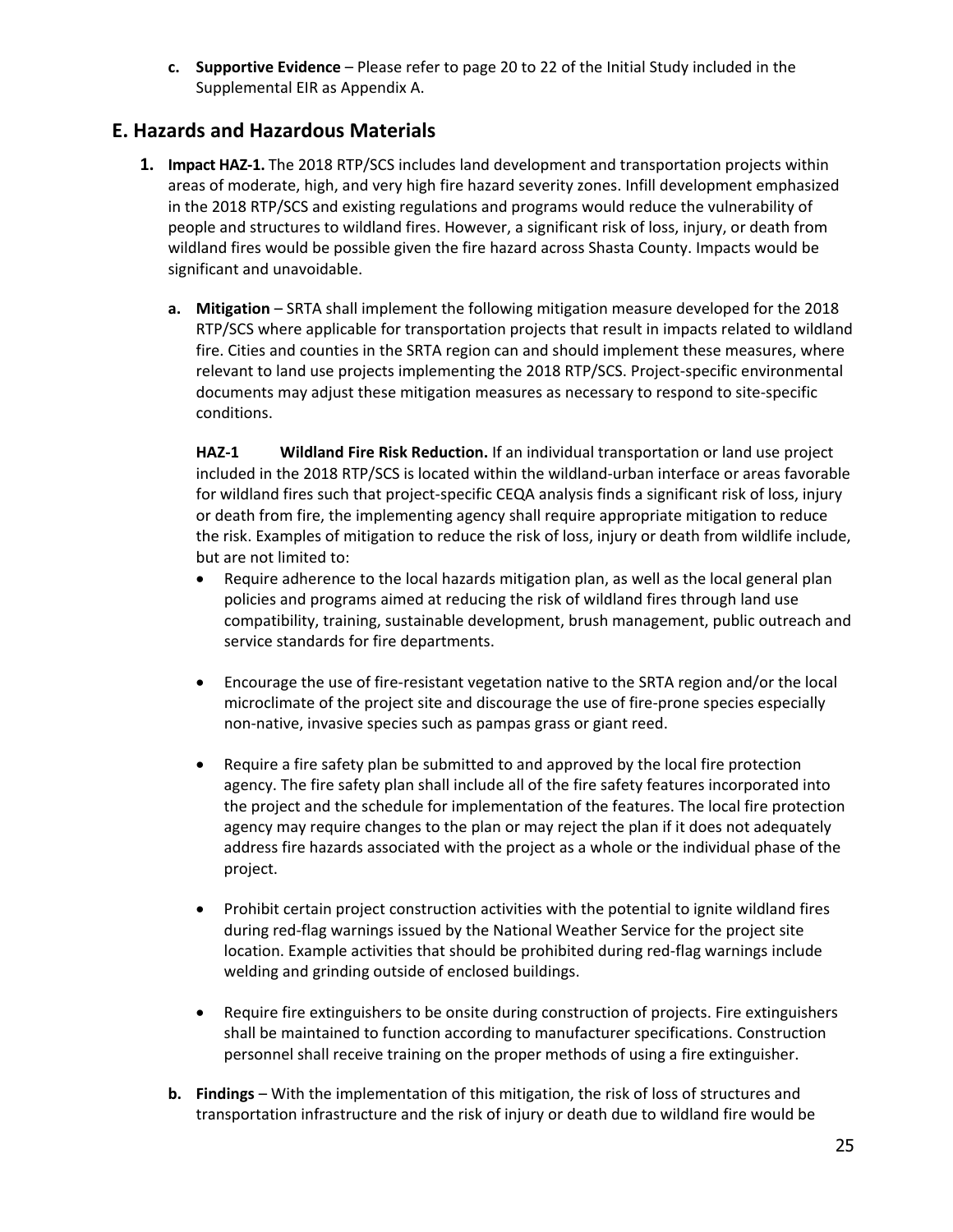reduced. These measures would make structures more fire resistant and less vulnerable to lose in the event of a wildland fire. These measures would also reduce the potential for construction of the 2018 RTP/SCS projects to inadvertently ignite a wildland fire. However, it is not possible to prevent a significant risk of wildland fires or fully protect people and structures from the risks of wildland fires, despite the implementation of mitigation. Thus, this impact would remain significant and unavoidable. No additional mitigation measures to reduce this impact to less-than-significant levels are feasible.

**c. Supportive Evidence** - Please refer to Section 4.3, *Hazards and Hazardous Materials*, on pages 4.3-6 through 4.3-8 of the Final Supplemental EIR.

## **F. Transportation and Circulation**

- **1. Impact T-1.** VMT, which is the metric used to evaluate the performance of the circulation system, would increase under implementation of the 2018 RTP/SCS compared to conditions in 2040 without its implementation. Therefore, the 2018 RTP/SCS could conflict with applicable plans, policies, and congestion management programs. Impacts would be significant and unavoidable.
	- **a. Mitigation**  The 2018 RTP/SCS includes policies, alternative transportation projects, and transportation demand management projects that would encourage the use of transportation modes other than passenger vehicles. Nonetheless, implementation of the 2018 RTP/SCS would result in greater total VMT when compared to 2040 conditions without the 2018 RTP/SCS. No feasible additional mitigation measures have been identified that would further reduce total VMT. Refer to Section 6, *Alternatives* of the Supplemental EIR for a discussion of 2018 RTP/SCS alternatives that examine land use and transportation scenarios that incorporate different assumptions regarding the combinations of future land uses and transportation system improvements.
	- **b. Findings** This impact would remain significant and unavoidable. No additional mitigation measures to reduce this impact to less-than-significant levels are feasible.
	- **c. Supportive Evidence** Please refer to Section 4.4, *Transportation and Circulation*, on pages 4.4-10 through 4.4-11 of the Final Supplemental EIR.

#### **VI. FINDINGS ON CUMULATIVE IMPACTS**

#### **A. Introduction**

This Supplemental EIR is a Program EIR that analyzes the effects of the cumulative buildout of the 2018 RTP/SCS. The proposed 2018 RTP/SCS considers probable future projects included in the range of transportation projects designed to meet the plan goals and current and projected future needs, and the Final Supplemental EIR analyzes the cumulative impacts of these projects in Chapter 4 and in the Initial Study, which is included as Appendix A to the Supplemental EIR. The cumulative effects of all probable future circulation system improvements are included in the analysis of the proposed Project's impacts. In the Initial Study and in Chapter 4.0 of the Supplement EIR, thresholds of significance for cumulative impacts are the same as those for direct, specific impacts of the 2018 RTP/SCS, as authorized by CEQA case law. (*See Save Cuyama Valley v. County of Santa Barbara* (2013) 213 Cal.App.4th 1059.) When specific impacts of the 2018 RTP/SCS are judged to be significant, they also by definition are considered "cumulatively considerable" incremental contributions to significant cumulative impacts. (See CEQA Guidelines Section 15130(a).) Mitigation measures adopted for specific 2018 RTP/SCS impacts in Sections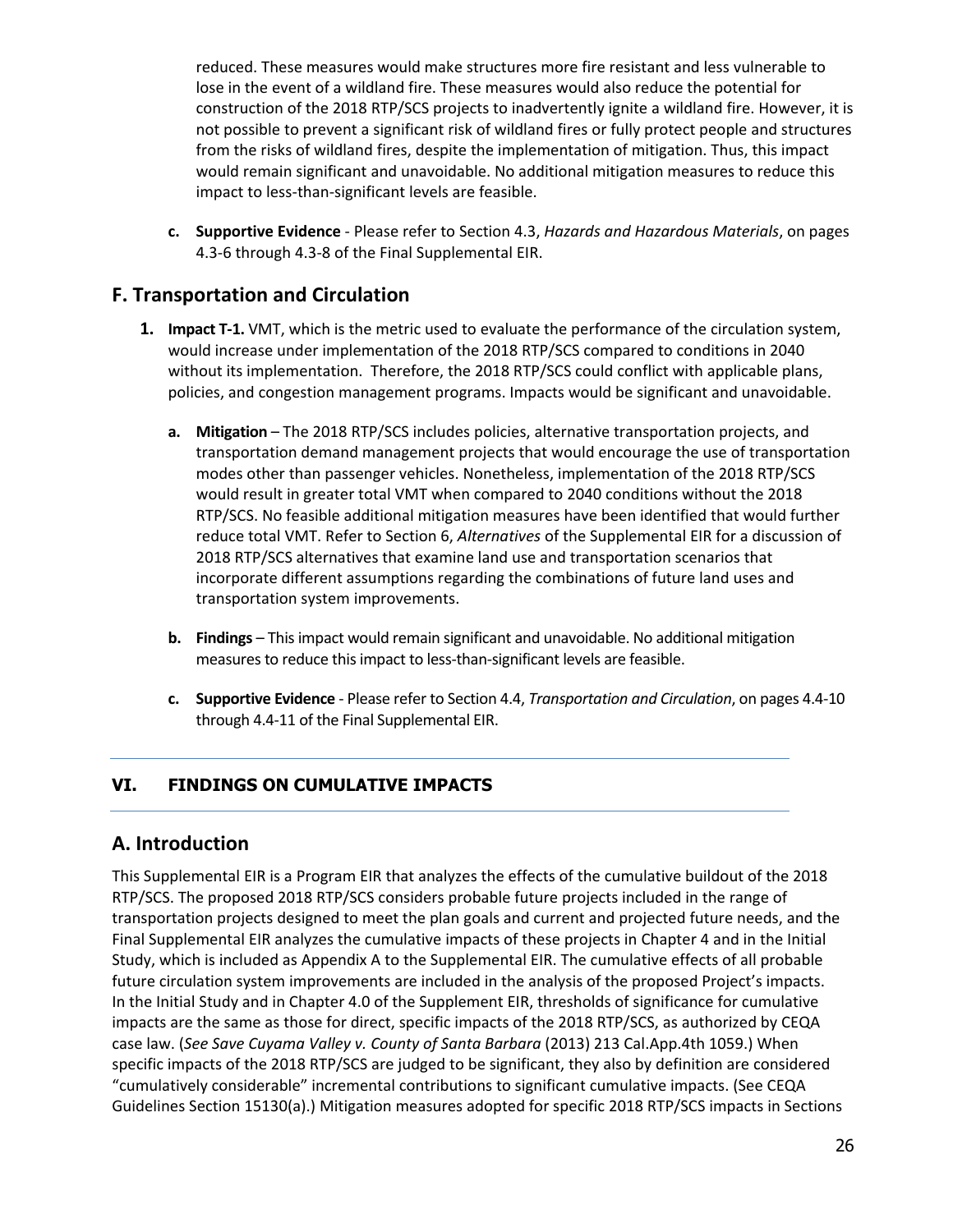IV and V of these findings also are feasible options for mitigating the proposed Project's incremental contribution to significant cumulative effects. (See CEQA Guidelines Section 15130(b)(5).)

# **B. Findings for Significant Cumulative Impacts for Which Project's Incremental Contribution has Not Been Mitigated to Less than Significant Levels**

For the following impacts, SRTA hereby finds that in Section V of these findings, mitigation measures have been identified in the Supplemental EIR that will reduce the proposed Project's incremental contribution to the following significant cumulative impacts, but not to a less than significant (i.e., less than cumulatively considerable) level. The significant impacts and the mitigation are as follows:

- Agriculture; the Project would have cumulatively significant impacts on agricultural uses and farmland; no feasible mitigation to reduce the impact.
- Biological Resources; Mitigation Measures B-3(a) and B-3(b).
- Cultural Resources (for historic structures); Mitigations Measures CR-1(a)-(d).
- Impact AQ-4; No feasible mitigation to reduce the impact.
- Impact HAZ-1; Mitigation Measure HAZ-1.
- Impact T-1; No feasible mitigation to reduce the impact.

#### **VII. FINDINGS REGARDING ALTERNATIVES**

#### **A. Legal Requirements for Alternatives**

Public Resources Code § 21002 provides that "public agencies should not approve projects as proposed if there are feasible alternatives…which would substantially lessen the significant environmental effects of such projects." "Feasible" means "capable of being accomplished in a reasonable period of time taking into account economic, environmental, legal, social, and technological factors" (CEQA Guidelines § 15364). The concept of feasibility also encompasses whether a particular alternative promotes the Project's underlying goals and objectives and whether an alternative is impractical or undesirable from a policy standpoint. (See *City of Del Mar v. City of San Diego* (1982) 133 Cal.App.3d 410; *California Native Plant Society v. City of Santa Cruz* (2009) 177 Cal.App.4th 957.).

The issue of alternatives feasibility arises twice in the CEQA process, once when the EIR is prepared, and again when CEQA findings are adopted. When assessing feasibility in an EIR, the EIR preparer evaluates whether an alternative is "potentially" feasible. Potentially feasible alternatives are suggestions by the EIR preparers which may or may not be adopted by lead agency decisionmakers. When CEQA findings are made after EIR certification, the lead agency decisionmaking body independently evaluates whether the alternatives are actually feasible, including whether an alternative is impractical or undesirable from a policy standpoint. (See *California Native Plant Society v. City of Santa Cruz* (2009) 177 Cal.App.4th 957.) If a significant impact can be substantially lessened (i.e., mitigated to a less than significant level) by the adoption of mitigation measures, lead agency findings need not consider the feasibility of alternatives to reduce that impact. (*See Laurel Hills Homeowners Association v. City Council* (1978) 83 Cal.App.3d 515.) Nevertheless, Section 6, *Alternatives*, of the Supplemental EIR and these Findings of Fact do consider the ability of potentially feasible alternatives to substantially reduce all of the Project's significant impacts, even those impacts reduced to less-than-significant levels through the adoption of mitigation measures.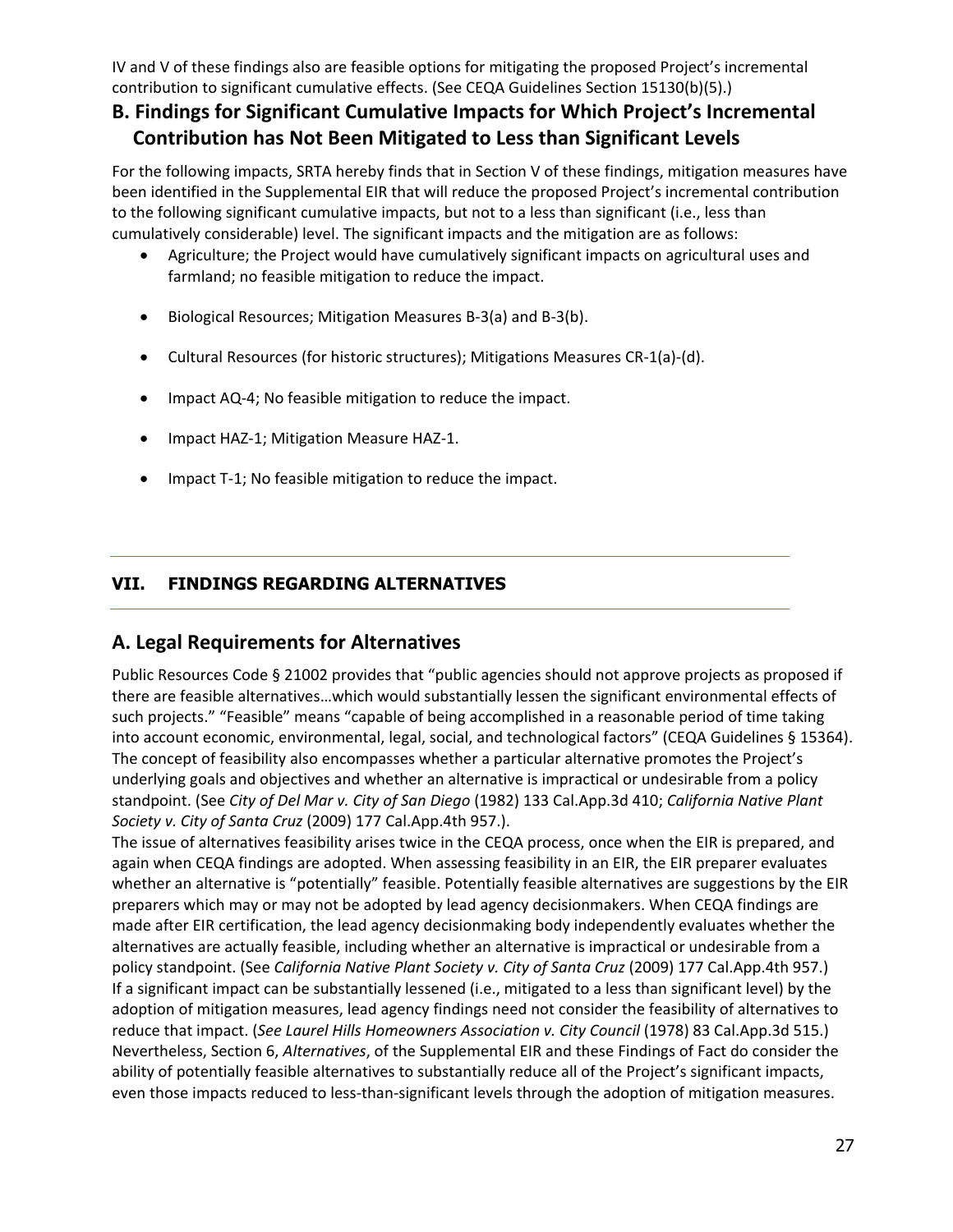An EIR must only evaluate reasonable alternatives to a project that could feasibly attain most of the project objectives and evaluate the comparative merits of the alternatives (CEQA Guidelines § 15126.6(a)). In all cases, the consideration of alternatives is to be judged against a rule of reason. The lead agency is not required to choose the environmentally superior alternative identified in the EIR if the alternative does not provide substantial advantages over the proposed project; and (1) through the imposition of mitigation measures the environmental effects of a project can be reduced to an acceptable level, or (2) there are social, economic, technological, or other considerations that make the alternative infeasible. (Pub. Res. Code §§21002, 21002.1; CEQA Guidelines §15092.)

The proposed 2018 RTP/SCS alternatives were selected for review in the Supplemental EIR because of their potential to avoid or substantially lessen project impacts, or because they were required under CEQA Guidelines (e.g., the No Project alternative). Three alternatives are considered for the proposed 2018 RTP/SCS: Alternative 1: No Project Alternative; Alternative 2: No Project 2015 RTP/SCS Alternative; and Alternative 3: Increased Infill Alternative. These alternatives are briefly described below, and each alternative is described in more detail in the 2018 RTP/SCS Final Supplemental EIR and appendices thereto.

Alternative 1 includes a land use pattern comprised of existing land use trends dictated by the current land use plans of the applicable jurisdictions within the region, such as the Shasta County General Plan and City of Redding General Plan. Under Alternative 1 the transportation network would be comprised of committed transportation projects included in the SRTA Regional Transportation Improvement Program and the Federal Transportation Improvement Program. Alternative 2 represents the continued implementation of the current 2015 RTP/SCS simply updated to reflect current conditions and forecasts. Transportation improvements included under Alternative 2 would be similar to the 2018 RTP/SCS. However, the 35 net new projects that would be added to the transportation project list under the 2018 RTP/SCS would not be added to the list or constructed under Alternative 2. Alternative 3 provides for more compact development, more infill development, and less city expansion compared to the proposed 2018 RTP/SCS. With regard to the transportation network, Alternative 3 would prioritize investments on transit and active transportation, such as bicycle facilities, sidewalks, traffic calming measures, and intersection safety improvements. Alternative 3 was as determined to be environmentally superior to the proposed 2018 RTP/SCS. However, all of the alternatives are rejected for the reasons stated below in Section VII.B.

#### **B. Findings on Alternatives**

- **1. No Project Alternative (Alternative 1)**
	- **a. Description** The No Project Alternative includes a land use pattern comprised of existing land use trends dictated by the current land use plans of the applicable jurisdictions within the region. It assumes that current regional growth trends would continue, but it updates the total growth to be consistent with the updated Regional Growth Forecast, as population growth in the region would occur regardless of the 2018 RTP/SCS. Rather than focusing on coordinating transportation projects that serve infill and transit-oriented development, the transportation network would be comprised of committed transportation projects included in SRTA's Regional Transportation Improvement Program and the Federal Transportation Improvement Program. Please refer to page 6-2 of the Final Supplemental EIR.
	- **b. Findings** The No Project Alternative would result in a less dense development pattern compared to the 2018 RTP/SCS, with a continuation of existing land use trends. Because of the increased land development outside of existing urbanized areas, Alternative 1 would result in more ground disturbance than the 2018 RTP/SCS. Consequently, compared to the 2018 RTP/SCS, the potentially significant impacts of the 2018 RTP/SCS would be even greater under Alternative 1. This alternative would also result in higher GHG emissions compared to the 2018 RTP/SCS. As shown in Table 6-1 of the Final Supplemental EIR, the total overall impact of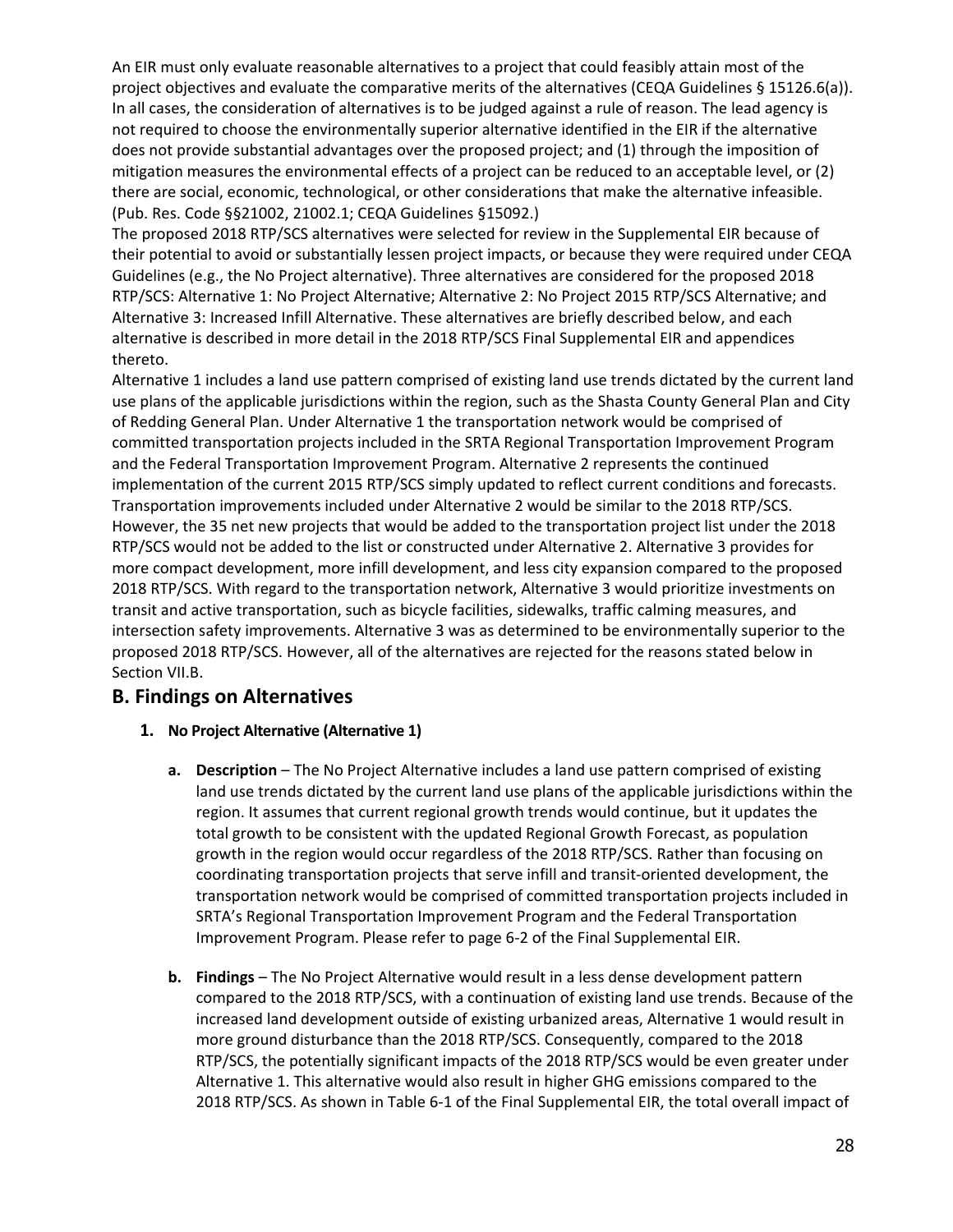Alternative 1 would be greater than the 2018 RTP/SCS. Please refer to pages 6-2 through 6-5 of the Final Supplemental EIR.

Alternative 1 would implement committed transportation projects in the Regional Transportation Improvement Program and Federal Transportation Improvement Program but would not include other transportation infrastructure projects identified in the 2018 RTP/SCS. This alternative would not meet the SB 375 requirement for preparation of an SCS, or other applicable regulations pertaining to RTPs. Therefore, this alternative would not meet the basic objectives of the 2018 RTP/SCS. Please refer to page 6-12 of the Final Supplemental EIR.

#### **2. No Project 2015 RTP/SCS Alternative (Alternative 2)**

- **a. Description** The No Project 2015 RTP/SCS Alternative represents the continued implementation of the current 2015 RTP/SCS, updated to reflect current conditions and forecasts. Because this alternative updates the 2015 RTP/SCS with current conditions and forecasts, the land use scenario under this alternative would be similar to the land use scenario envisioned by the 2018 RTP/SCS. Briefly, this land use scenario concentrates the forecasted growth in population and employment in the region in urban areas and corridors of the County while preserving the distinct identity of existing cities and towns. Transportation improvements included under this alternative also would be similar to the 2018 RTP/SCS. However, the 35 net new projects that would be added to the transportation project list under the 2018 RTP/SCS would not be added to the list or constructed under this alternative. Please refer to page 6-5 of the Final Supplemental EIR.
- **b. Findings** The No Project 2015 RTP/SCS Alternative would result in slightly less impacts on biological resources (i.e., wildlife movement) and tribal cultural resources as compared to the 2018 RTP/SCS. This is because Alternative 2 would result in the construction of 35 fewer transportation projects than the 2018 RTP/SCS. Impacts of Alternative 2 would be similar to the 2018 RTP/SCS for the other issues and impacts studied, with the exception of GHG emissions. The GHG emissions under Alternative 2 would be slightly higher than GHG emissions under the 2018 RTP/SCS. Please refer to pages 6-5 through 6-8 of the Final Supplemental EIR.

SRTA is required to update its RTP every four years pursuant to federal regulations (23 C.F.R. §450.322(c) and State regulations (Gov. Code §65080(d). The 2015 RTP/SCS was adopted in June 2015. Therefore, continued implementation of the 2015 RTP/SCS beyond 2019 would not comply with federal or State laws. The primary objective of the 2018 RTP/SCS is to comply with applicable regulatory requirements. Because Alternative 3 would not comply with regulatory requirements, it would not achieve the primary objective of the project. It may also not be a feasible alternative due to inconsistencies with federal and State regulatory requirements requiring period updates of RTPs. Please refer to page 6-12 of the Final Supplemental EIR.

#### **3. Increased Infill Alternative (Alternative 3)**

**a. Description** – The Increased Infill Alternative provides for more compact development, more infill development, and less city expansion than the proposed 2018 RTP/SCS. Alternative 3 would result in higher average residential density, a greater percentage of multi-family housing, and a greater percentage of housing within and near downtown areas and job centers relative to the proposed 2018 RTP/SCS. The transportation network in this alternative includes additional transit investments in alternative modes intended to serve shorter, local trips given the more concentrated growth pattern. Specifically, active transportation investments such as bicycle facilities, sidewalks, traffic calming measures, and intersection safety improvements would be prioritized. Under Alternative 3, the investment would be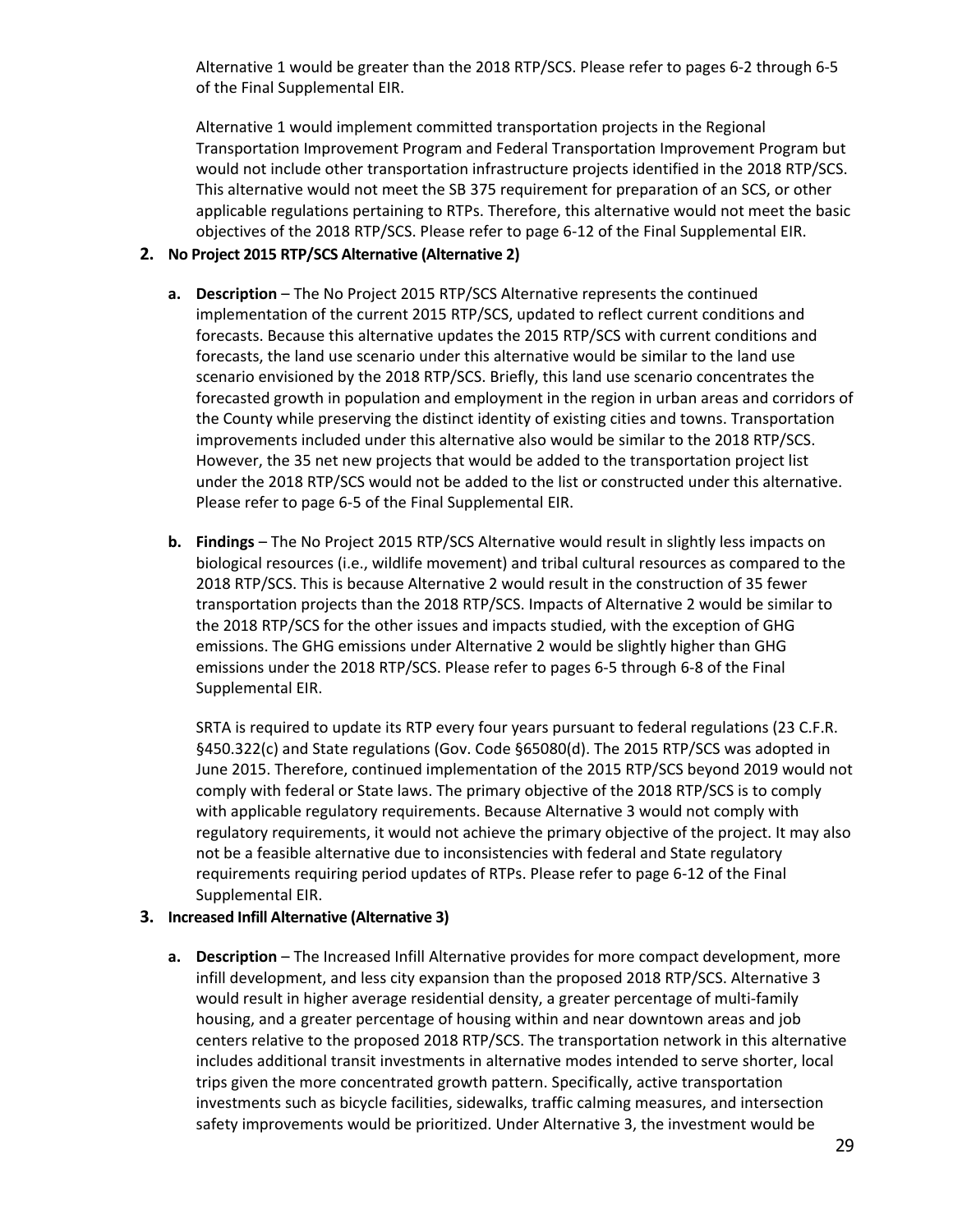focused on closing transit gaps by enhancing local transit bus service rather than interregional or long-distance services. In addition, active transportation projects such as bicycle facilities, trails and pedestrian improvements would be programmed throughout the region under Alternative 3. Please refer to page 6-8 of the Final Supplemental EIR.

**b. Findings** – The Increased Infill Alternative is the environmentally superior alternative, assuming all environmental issue areas are weighted equally. Under Alternative 3, land use patterns would further concentrate forecasted population and employment growth in urban areas with a focus on infill in and around commercial corridors. Alternative 3 could be considered environmentally superior to the 2018 RTP/SCS primarily because it would result in less overall impacts to each issue area that the 2018 RTP/SCS would have potentially significant impacts, with the exception of air quality and cultural resources. Air quality impacts would be similar to the 2018 RTP/SCS, but this alternative would result in less re-entrained dust and criteria pollutant emissions. Potentially significant cultural resource impacts are associated with historical resources, which are typically located in urbanized areas. Please refer to pages 6-8 through 6-10 of the Final Supplemental EIR.

Because Alternative 3 would include regionally identified transportation projects and an SCS component that would further concentrate development in urban areas, it would continue to meet the objectives of the 2018 RTP/SCS, including: complying with applicable regulatory requirements; serving regional goals, objectives, policies and plans; and responding to community and regional transportation needs. In addition, because Alternative 3 would increase investments in alternative and active transportation modes, it would promote energy efficient, environmentally sound modes of travel to a greater extent than the 2018 RTP/SCS. However, Alternative 3 may not be feasible in that SRTA does not have land use authority and cannot require local agencies to change their land use designations that are required for Alternative 3 to be considered environmentally superior. Also, the proposed land use changes required to implement Alternative 3 may not be acceptable to the local jurisdictions as to their development goals and objectives. Please refer to pages 6-11 through 6-12 of the Final Supplemental EIR.

#### **VIII. STATEMENT OF OVERRIDING CONSIDERATIONS**

SRTA adopts and makes this Statement of Overriding Considerations concerning the unavoidable significant impacts of the 2018 RTP/SCS (Project) to explain why the Project's benefits override and outweigh its unavoidable impacts.

The Final Supplemental Environmental Impact Report (EIR) has identified and discussed significant effects that may occur as a result of the Project. As set forth in these CEQA Findings, SRTA has made a reasonable and good faith effort to eliminate or substantially mitigate the impacts resulting from the Project and has made specific findings on each of the project's significant impacts and on mitigation measures and alternatives. With the implementation of the mitigation measures discussed in the Supplemental EIR, most of the Project's effects can be mitigated to a level of less than significant. However, even with the implementation of all feasible mitigation, the Project will result in significant and unavoidable impacts as follows:

- 1. Implementation of the 2018 RTP/SCS could result in the conversion of agricultural lands including Prime Farmland and lands under Williamson Act contract to non-agricultural uses. (Impact discussion provided Agricultural Resources section in the Initial Study, which is Appendix A of the Supplemental EIR)
- 2. Implementation of the 2018 RTP/SCS could to greater levels of re-entrained dust from additional VMT and roadway activity. (Impact AQ-4)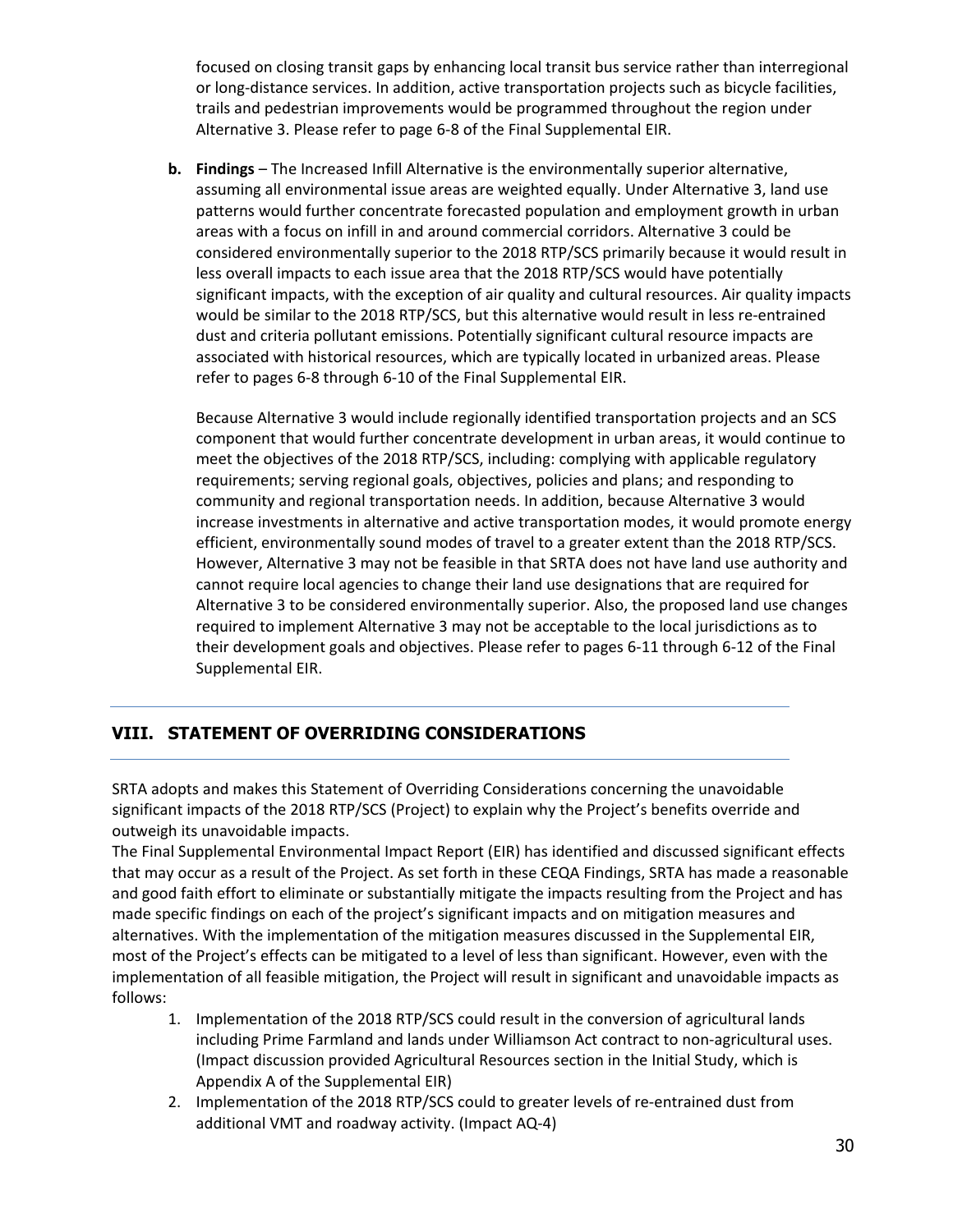- 3. Implementation of the 2018 RTP/SCS could impede wildlife movement, including fish migration (Impact discussion provided in the Biological Resources section of the Initial Study, which is Appendix A of the Supplemental EIR)
- 4. Implementation of the 2018 RTP/SCS could require demolition or otherwise impact historical structures (Impact discussion provided in the Cultural Resources section of the Initial Study, which is Appendix A of the Supplemental EIR)
- 3. Implementation of the 2018 RTP/SCS could result in a significant risk of loss, injury or death from wildland fires given the fire hazard across Shasta County. (Impact HAZ-1)
- 4. Implementation of the 2018 RTP/SCS could conflict with applicable plans, policies, and congestion management programs that would affect the performance of the circulation system. (Impact T-1)

In accordance with Section 15093 of the CEQA Guidelines, and having reduced the adverse significant environmental effects of the Project to the extent feasible, having considered the entire administrative record on the Project, and having weighed the benefits of the Project against its unavoidable adverse impacts after mitigation, SRTA hereby finds that the following legal, economic, social, and environmental benefits of the Project outweigh its unavoidable adverse impacts and render them acceptable based upon the following considerations. Each benefit set forth below constitutes an overriding consideration warranting approval of the Project, independent of the other benefits, despite each and every unavoidable impact.

- a. The implementation of 2018 RTP/SCS transportation projects will provide for a comprehensive transportation system of facilities and services that meets the public's need for the movement of people and goods, and that is consistent with the social, economic, and environmental goals and policies of the region.
- b. The Project will improve transportation mobility and accessibility in the County.
- c. The Project will improve air quality by reducing emissions of ozone precursors compared to future No Project conditions.
- d. The Project will contribute to a reduction in greenhouse gas (GHG) emissions from passenger vehicles and light trucks, helping the Shasta County area to achieve the regional GHG reduction targets set by the California Air Resources Board (CARB).
- e. The Project will promote consistency between the California Transportation Plan 2025, the regional transportation plan and other plans developed by cities, counties, districts, Native American Tribal Governments, and State and Federal agencies in responding to Statewide and interregional transportation issues and needs.
- f. The construction of transportation projects included in the 2018 RTP/SCS will result in both short-term and long-term economic benefits to the Shasta County area and its residents. Transportation projects will indirectly provide for a number of jobs relating to construction and maintenance. The RTP program includes \$2.18 billion of transportation investments in the SRTA region. Other California MPO studies have shown that investments in regional transportation projects and programs provide numerous jobs locally.